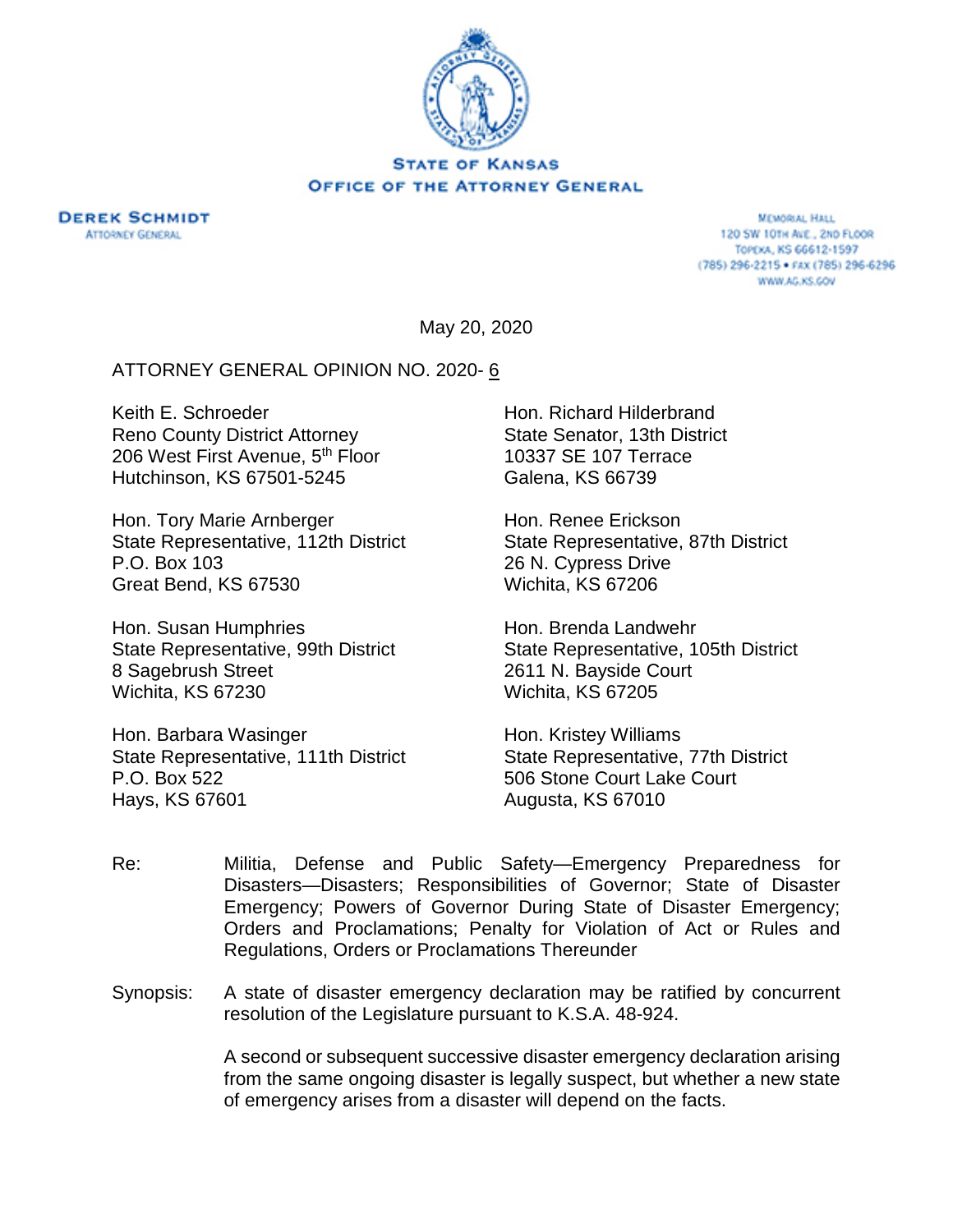> Constitutional concerns with K.S.A. 2019 Supp. 48-925(b) include the language that purports to authorize the legislature, by concurrent resolution, to ratify a governor's emergency order to keep it in effect after the period of disaster emergency expires; the language that purports to authorize the Legislature, by concurrent resolution, to revoke emergency orders of the governor at any time; and the broad delegation of legislative power in that subsection and also K.S.A. 2019 Supp. 48-925(c)(11). Under a severability analysis, any of these issues could be grounds to invalidate the broader legislative enactment if the provisions are inextricably bound with each other.

> Criminal prosecutions under K.S.A. 48-939 are proper only if the conduct prohibited by an executive order was committed knowingly and willfully, during a properly declared state of disaster emergency, and the executive order was lawful because it had proper statutory authority and does not violate any constitutional or statutory provision. Constitutional concerns regarding an emergency order include the due process void-for-vagueness doctrine and whether the order impermissibly burdens constitutional rights. Constitutional concerns regarding the statute relied upon as authority for an executive order include whether it is an unlawful delegation of legislative power. Cited herein: K.S.A. 2019 Supp. 8-15,103; 17-12a508; 21-5101; 21- 5103; 21-5402; 21-5405; 21-5924; 21-6423; 21-6602; 21-6611; 31-150a; 44-636; 44-719; K.S.A. 44-1020; 48-904; 48-924; K.S.A. 2019 Supp. 48- 924a; 48-925; K.S.A. 48-939; 48-3017; 75-430; 77-415; 77-420; Kan. Const. art. 1, § 2.

> > \* \* \*

Dear District Attorney Schroeder, Senator Hilderbrand and Representatives Arnberger, Erickson, Humphries, Landwehr, Wasinger, and Williams:

In your respective official capacities, you request our opinion<sup>[1](#page-1-0)</sup> on multiple questions related to the Kansas Emergency Management Act (KEMA), K.S.A. 48-904 *et seq*., and various orders and proclamations issued under authority of KEMA by Governor Laura Kelly in response to the current novel coronavirus disease (COVID-19) pandemic. Generally, your questions regard the extraordinary powers that temporarily reside with the governor during a declared state of disaster emergency to both make law and execute it, two powers that our constitution purposely separated between the legislative and executive branches. The district attorney in particular presents questions specifically

<span id="page-1-0"></span> <sup>1</sup> Letter to the Attorney General from Keith E. Schroeder, District Attorney for Reno County, dated April 27, 2020. (hereafter, "Schroeder letter."); letter to the Attorney General from Representatives Arnberger, Erickson, Humphries, Landwehr, Wasinger, and Williams dated May 12, 2020; and three letters to the Attorney General from Senator Richard Hilderbrand, each dated May 14, 2020.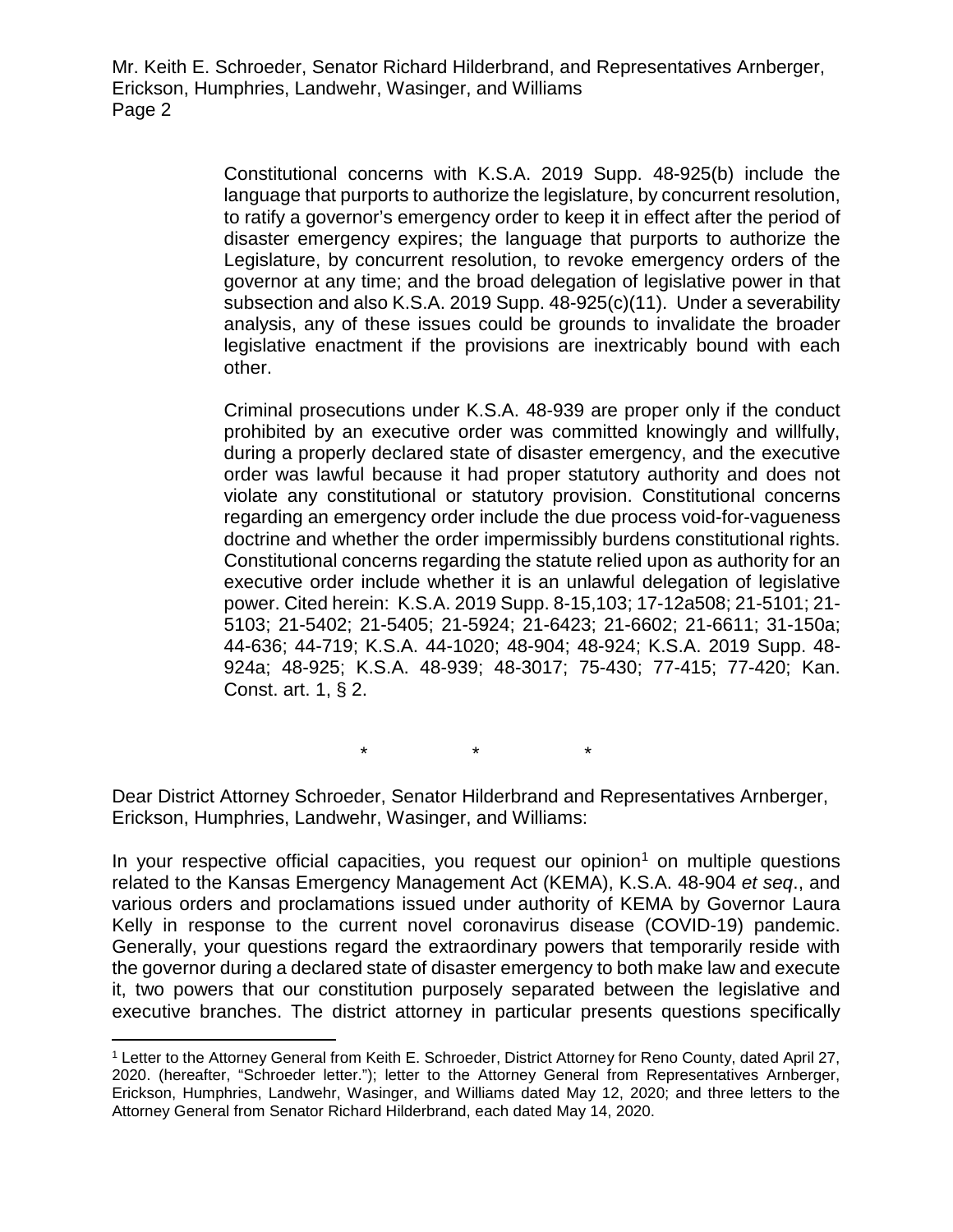relating to the authority in K.S.A.  $48-939$  to criminally enforce<sup>[2](#page-2-0)</sup> orders issued by the governor[3](#page-2-1) under authority of K.S.A 48-924 and K.S.A. 2019 Supp. 48-925 during the COVID-19 pandemic (hereafter, "emergency orders" or "orders").[4](#page-2-2) The district attorney seeks our opinion with "a sense of urgency, based on the unique facts facing prosecutors in Kansas."[5](#page-2-3) This is because in making enforcement decisions, he wishes "to avoid any unlawful arrests or convictions stemming from the disputed nature and authority of the Governor's Executive Orders."[6](#page-2-4)

Because your various questions are closely related and overlapping, we are consolidating your requests and combining your questions. Several of your questions explicitly or implicitly ask whether the KEMA provisions themselves or any particular use of those provisions offends the federal or state constitutions. We will address your questions as follows:

- 1. Was Governor Kelly's First Disaster Declaration of March 12, 2020, valid for more than fifteen days, and if so, when did it expire?
- 2. Was Governor Kelly's Second Disaster Declaration of April 30, 2020, valid, and if so, when does it expire?
- 3. Is K.S.A. 2019 Supp. 48-925 facially unconstitutional?
- 4. Assuming a state of disaster emergency is in effect and K.S.A. 2019 Supp. 48- 925 is facially constitutional, are individual emergency orders issued under that statutory authority valid and enforceable through criminal prosecution under K.S.A. 48-939?

<span id="page-2-0"></span> <sup>2</sup> Our analysis addresses criminal enforcement of a governor's emergency orders by prosecutors bringing charges for violation of K.S.A. 48-939. Alternate methods of enforcing valid emergency orders of the governor may be authorized by the KEMA but are outside the scope of this opinion. *See*, *e.g.*, K.S.A. 2019 Supp. 48-925(d) (adjutant general "shall administer such orders"); K.S.A. 2019 Supp. 48-925(a) (governor is "commander-in-chief of the organized and unorganized militia and of all other forces available for duty"); K.S.A. 2019 Supp. 48-925(c)(10) (governor may "require and direct the cooperation and assistance of state and local governmental agencies and officials").

<span id="page-2-1"></span><sup>&</sup>lt;sup>3</sup> We focus on enforcement of orders of the governor issued pursuant to a state of disaster emergency proclaimed under K.S.A. 48-924. On its face, K.S.A. 48-939 applies more broadly to certain "violation[s] of any provision of this act or any rule and regulation adopted by the adjutant general under this act or any lawful order or proclamation issued under authority of this act whether pursuant to a proclamation declaring a state of disaster emergency under K.S.A. 48-924 or a declaration of a state of local disaster emergency under K.S.A. 48-932."<br><sup>4</sup> We confine our analysis to powers authorized by K.S.A. 48-924 and K.S.A. 2019 Supp. 48-925. We do

<span id="page-2-2"></span>not analyze any other emergency authorities or powers, including any executive authority of the governor derived directly from the Kansas constitution rather than from statute. You do not seek our opinion on any emergency powers exercised by local authorities.

<span id="page-2-3"></span><sup>5</sup> Schroeder letter at p. 1.

<span id="page-2-4"></span><sup>6</sup> *Id.* at p. 5.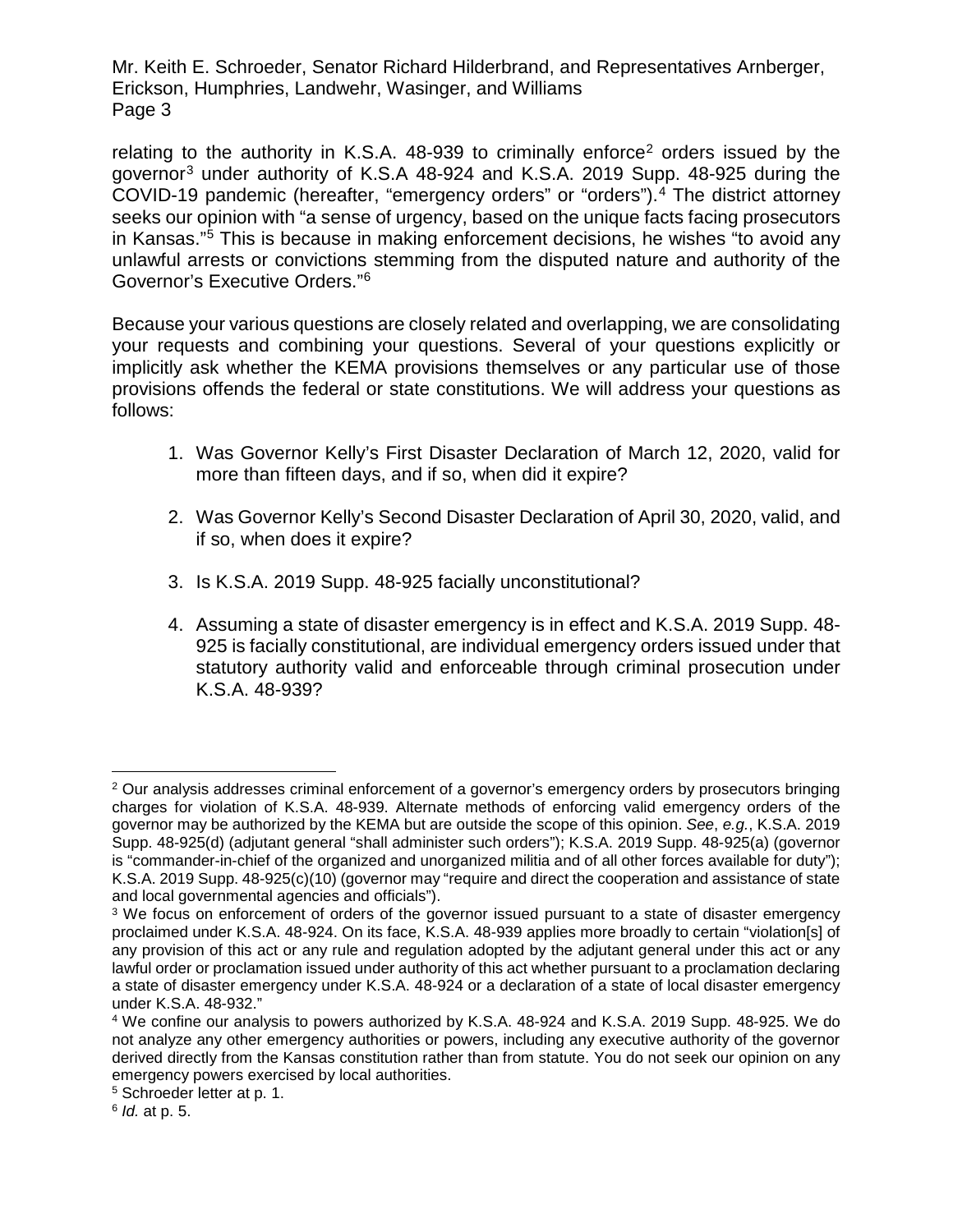Before addressing each of those questions, we provide some background on the KEMA and the exercise of statutory emergency powers under K.S.A. 48-924 and K.S.A. 2019 Supp. 48-925 during the COVID-19 pandemic.

# **Background**

On March 11, 2020, the World Health Organization declared a global pandemic in connection with the spread of COVID-19.[7](#page-3-0) On March 12, 2020, the same day the first COVID-19-related fatality occurred in Kansas, Governor Kelly declared a statewide state of disaster emergency under authority of the KEMA.<sup>[8](#page-3-1)</sup> On March 13, 2020, President Donald J. Trump proclaimed a nationwide emergency<sup>[9](#page-3-2)</sup> and on March 20, 2020, the President granted the State of Kansas an Emergency Declaration.[10](#page-3-3) On March 19, 2020, the legislature adopted House Concurrent Resolution 5025 related to the governor's March 12, 2020, disaster declaration and extended that state of disaster emergency through May 1, 2020.<sup>[11](#page-3-4)</sup> On March 29, 2020, President Trump declared the existence of a major disaster in the State of Kansas based on COVID-19 beginning January 20, 2020, and continuing.[12](#page-3-5) On April 30, 2020, Governor Kelly declared a second statewide state of disaster emergency beginning March 12, 2020, and continuing. [13](#page-3-6) On May 13, 2020, the state finance council rejected the governor's application to extend the April 30, 2020, disaster declaration for 30 additional days and instead voted to extend the governor's April 30, 2020 disaster declaration only through May 26, 2020.

To date, the governor has issued an unprecedented 31 emergency orders<sup>[14](#page-3-7)</sup> to exercise emergency powers under K.S.A. 48-924 and K.S.A. 2019 Supp. 48-925 in less than 10 weeks since a state of disaster emergency related to COVID-19 was initially declared. Although typically used for disasters such as severe weather, fires or floods and not

<span id="page-3-0"></span> <sup>7</sup> <https://www.who.int/news-room/detail/27-04-2020-who-timeline---covid-19> (last accessed May 5, 2020).

<span id="page-3-1"></span><sup>&</sup>lt;sup>8</sup> Kansas State of Disaster Emergency Proclamation (March 12, 2020) (on file with the Office of the Secretary of State); [https://governor.kansas.gov/wp-content/uploads/2020/03/2020-03-12-](https://governor.kansas.gov/wp-content/uploads/2020/03/2020-03-12-Proclamation.pdf) [Proclamation.pdf](https://governor.kansas.gov/wp-content/uploads/2020/03/2020-03-12-Proclamation.pdf) (State of Disaster Emergency Proclamation) (last accessed May 12, 2020).

<span id="page-3-2"></span><sup>9</sup> Declaring a National Emergency Concerning the Novel Coronavirus Disease (COVID-19) Outbreak, Proclamation No. 9994, 85 C.F.R. 15337 (2020); [https://www.whitehouse.gov/briefings-statements/letter](https://www.whitehouse.gov/briefings-statements/letter-president-donald-j-trump-emergency-determination-stafford-act/)[president-donald-j-trump-emergency-determination-stafford-act/](https://www.whitehouse.gov/briefings-statements/letter-president-donald-j-trump-emergency-determination-stafford-act/) (Stafford Act) (last accessed May 5, 2020).

<span id="page-3-3"></span><sup>10</sup> Disaster Declarations of Economic Injury for the Coronavirus (COVID-19); Administrative Declarations of Economic Injury Disasters for the Entire United States and U.S. Territories, 85 Fed. Reg. 20015 (April 9, 2020) (Referencing Declaration 13685, KS00132); [https://www.federalregister.gov/documents/2020/04/09/2020-07501/disaster-declarations-of-economic](https://www.federalregister.gov/documents/2020/04/09/2020-07501/disaster-declarations-of-economic-injury-for-the-coronavirus-covid-19-administrative-declarations-of)[injury-for-the-coronavirus-covid-19-administrative-declarations-of](https://www.federalregister.gov/documents/2020/04/09/2020-07501/disaster-declarations-of-economic-injury-for-the-coronavirus-covid-19-administrative-declarations-of) (last accessed May 18, 2020).

<span id="page-3-4"></span><sup>11</sup> 2020 House Concurrent Resolution 5025, 39 Kan. Reg. 13, 340 (March 26, 2020).

<span id="page-3-5"></span><sup>12</sup> FEMA-4504-DR; President Donald J. Trump Approves Major Disaster Declaration for Kansas; [https://www.fema.gov/news-release/2020/03/30/president-donald-j-trump-approves-major-disaster](https://www.fema.gov/news-release/2020/03/30/president-donald-j-trump-approves-major-disaster-declaration-kansas-0)[declaration-kansas-0](https://www.fema.gov/news-release/2020/03/30/president-donald-j-trump-approves-major-disaster-declaration-kansas-0) (last accessed May 18, 2020).

<span id="page-3-6"></span><sup>13</sup> Kansas State of Disaster Emergency Proclamation (April 30, 2020) (on file with the Office of the Secretary of State).

<span id="page-3-7"></span><sup>14</sup> *See* Executive Orders 20-03 (dated March 16, 2020) through 20-34 (dated May 19, 2020), except Executive Order 20-30 (dated May 6, 2020) was not an exercise of emergency powers under authority of KEMA.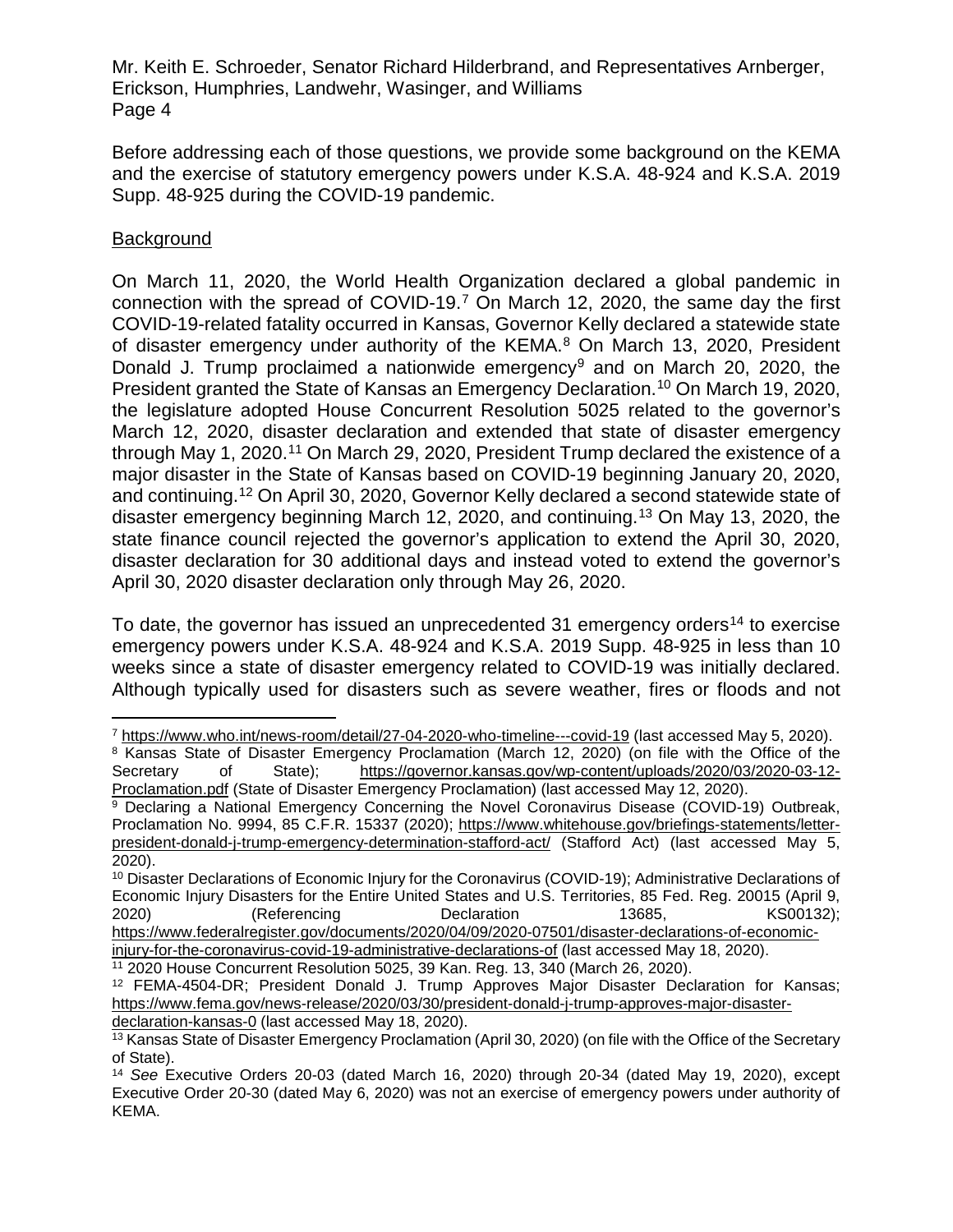specifically designed for public health emergencies, [15](#page-4-0) those statutes nonetheless impose a general responsibility on the governor to "meet[ ] the dangers to the state and people presented by disasters,"[16](#page-4-1) which include epidemics and contagious and infectious diseases.[17](#page-4-2) As relevant here, the statutes establish a two-part procedure for the exercise of emergency powers. First, if the governor finds "that a disaster has occurred or that occurrence of the threat thereof is imminent," the governor "shall issue a proclamation declaring a state of disaster emergency."[18](#page-4-3) That state of disaster emergency continues until the governor finds that the danger has passed or that an emergency no longer exists, at which time the governor terminates it by proclamation.<sup>[19](#page-4-4)</sup> If after 15 days the governor has not terminated the state of disaster emergency, it nevertheless ends by operation of law unless either (a) the legislature ratifies it by concurrent resolution or (b) the state finance council extends it a single time for not more than 30 additional days.<sup>[20](#page-4-5)</sup>

Second, during the time while a proclaimed state of disaster emergency is in effect and only during that time — K.S.A. 48-924 and K.S.A. 2019 Supp. 48-925 authorize the governor to exercise extraordinary powers.<sup>[21](#page-4-6)</sup> The governor exercises these powers by issuance of orders.<sup>[22](#page-4-7)</sup> These orders, which in practice typically are styled as executive orders, "shall have the force and effect of law during the period of a [declared state of] disaster emergency" but "shall be null and void thereafter."<sup>[23](#page-4-8)</sup> The legislature may revoke these orders at any time by concurrent resolution.<sup>[24](#page-4-9)</sup>

Relevant specifically to the district attorney's questions, K.S.A. 48-939 provides that the "knowing and willful violation of any provision of a … lawful order … issued … pursuant to a proclamation declaring a state of disaster emergency under K.S.A. 48-924 … shall constitute a class A misdemeanor and any person convicted of such violation shall be

<span id="page-4-0"></span><sup>&</sup>lt;sup>15</sup> In 2002, the legislature amended K.S.A. 48-924 specifically to address the spread of contagious and infectious diseases among domestic animals and, in so doing, altered some of the mechanisms for ensuring legislative oversight of emergency executive actions during an extended animal health emergency when the legislature is not in session. *See* K.S.A. 48-924(b)(2) and (4). However, those mechanisms apply only to emergencies involving the spread of disease among domestic animals, not among humans.

<span id="page-4-1"></span><sup>16</sup> K.S.A. 48-924(a).

<span id="page-4-2"></span><sup>17</sup> K.S.A. 48-904(d).

<span id="page-4-3"></span><sup>18</sup> K.S.A. 48-924(b)(1).

<span id="page-4-4"></span><sup>19</sup> K.S.A. 48-924(b)(3).

<span id="page-4-5"></span> $20$  K.S.A. 48-924(b)(3). Separately, K.S.A. 48-924(b)(5) authorizes the legislature at any time by concurrent resolution to require the governor to terminate the state of disaster emergency.

<span id="page-4-6"></span><sup>21</sup> *See* K.S.A. 2019 Supp. 48-925(a), (b) and (c); *see also State ex rel. Dodrill v. Scott*, 352 S.E.2d 741, 747-48 (W. Va. 1986) (absent declared state of emergency required by statute, governor's statutory emergency orders are invalid); *Worthington v. Fauver*, 440 A.2d 1128, 1135 (N.J. 1982) (finding an executive order valid because it was within statutory authority).

<span id="page-4-7"></span><sup>22</sup> K.S.A. 2019 Supp. 48-925(b) and (d).

<span id="page-4-8"></span><sup>&</sup>lt;sup>23</sup> K.S.A. 2019 Supp. 48-925(b). Such orders may not continue in force and effect after the state of disaster emergency has ended "unless ratified by concurrent resolution of the legislature." *Id.* We doubt the validity of this provision that purports to allow orders to remain in force and effect after a state of disaster emergency has ended. *See* Question 3 below.

<span id="page-4-9"></span><sup>24</sup> K.S.A. 2019 Supp. 48-925(b).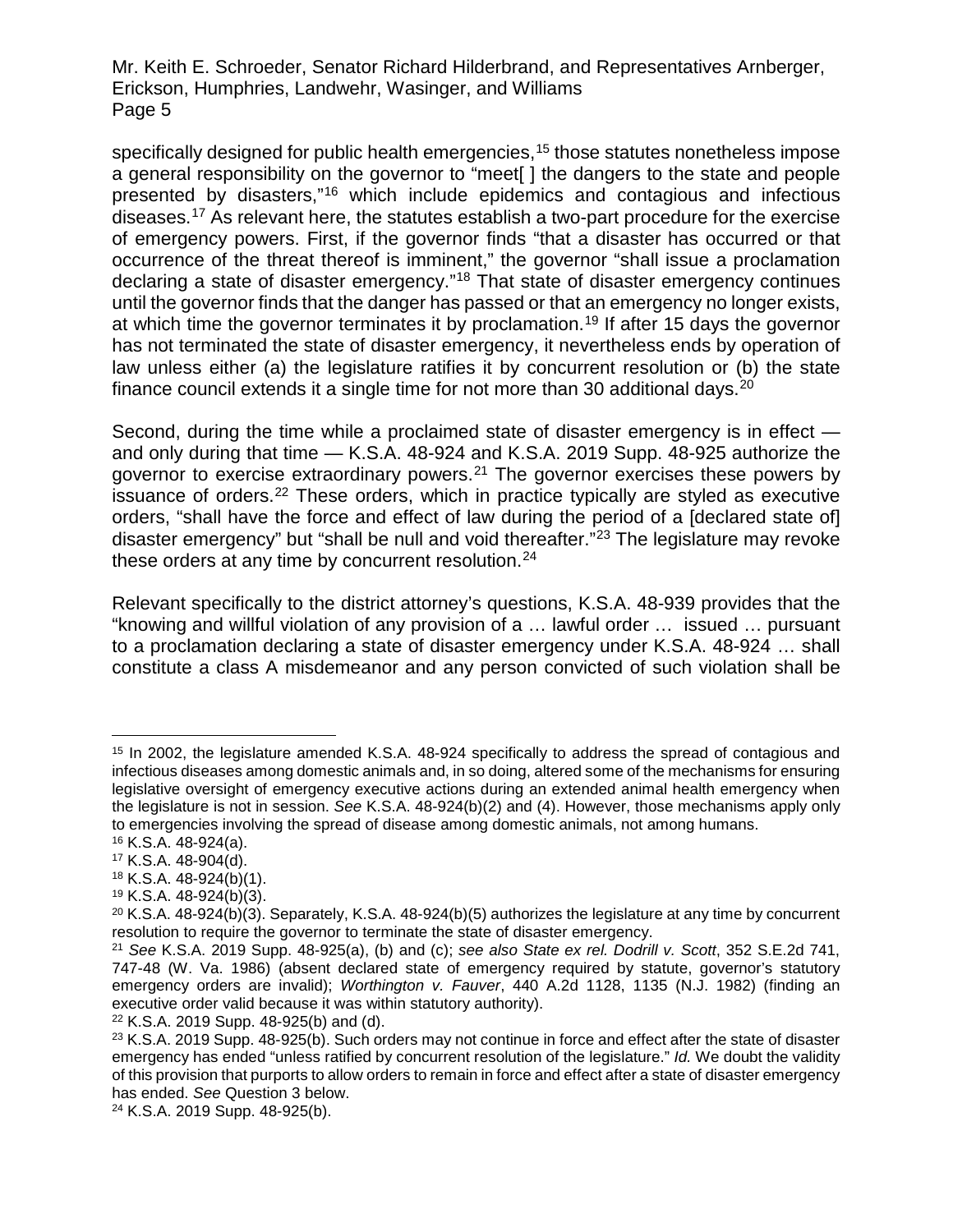punished as provided by law therefor."[25](#page-5-0) Under Kansas law, prosecuting attorneys, including county and district attorneys, are responsible for determining whether to bring charges alleging violations of the criminal laws of this state, [26](#page-5-1) including K.S.A. 48-939.

With that background in mind, we turn to specific questions.

**Question 1:** Was Governor Kelly's Disaster Declaration of March 12, 2020, valid for more than fifteen days, and if so, when did it expire?

**Answer:** Governor Kelly's proclamation of a state of disaster emergency issued March 12, 2020, was extended by concurrent resolution of the legislature and expired May 1, 2020.

On March 12, 2020, Governor Kelly proclaimed a State of Disaster Emergency<sup>[27](#page-5-2)</sup> (hereafter, "First Disaster Proclamation").[28](#page-5-3) The First Disaster Proclamation cited generally as its legal basis "the authority vested in me by the Kansas Emergency Management Act, Chapter 48, Article 9, of the Kansas Statutes Annotated."[29](#page-5-4) By operation of law, that state of disaster emergency could last no more than 15 days unless extended as provided by law.<sup>[30](#page-5-5)</sup> K.S.A. 48-924 makes available two separate and distinct methods of extending beyond 15 days a state of disaster emergency: (a) ratification by concurrent resolution of the legislature, or (b) extension only once by the state finance council for a specified period not to exceed 30 days beyond such 15-day period[.31](#page-5-6) The plain language of the statute applies the 30-day limitation only to the single extension that may be approved by the state finance council; the statute is silent as to the number or duration of any extensions that may be accomplished by concurrent resolution of the legislature.

<span id="page-5-0"></span> <sup>25</sup> K.S.A. 48-939. The penalty for conviction of a Class A misdemeanor is up to one years' confinement in the county jail, a fine of up to \$2,500, or both. *See* K.S.A. 2019 Supp. 21-6602(a)(1) and K.S.A. 2019 Supp. 21-6611(b)(1).

<span id="page-5-1"></span><sup>26</sup> *See* K.S.A. 22-2202(q); *see also* Kansas Rule of Professional Conduct 3.8(a) and Comment 1 (Special Responsibilities of a Prosecutor).

<span id="page-5-2"></span><sup>&</sup>lt;sup>27</sup> Kansas State of Disaster Emergency Proclamation (March 12, 2020) (on file with the Office of the<br>Secretary of State): https://governor.kansas.gov/wp-content/uploads/2020/03/2020-03-12[https://governor.kansas.gov/wp-content/uploads/2020/03/2020-03-12-](https://governor.kansas.gov/wp-content/uploads/2020/03/2020-03-12-Proclamation.pdf) [Proclamation.pdf](https://governor.kansas.gov/wp-content/uploads/2020/03/2020-03-12-Proclamation.pdf) (last accessed May 12, 2020).

<span id="page-5-3"></span><sup>&</sup>lt;sup>28</sup> For purposes of this question, we will assume without deciding that the effective date is March 12, 2020, as stated by the governor.<br> $\frac{29}{20}$  Soo https://governor

<span id="page-5-4"></span><sup>29</sup> *See* <https://governor.kansas.gov/wp-content/uploads/2020/03/2020-03-12-Proclamation.pdf> (last accessed May 12, 2020).

<span id="page-5-5"></span><sup>30</sup> K.S.A. 48-924(b)(3).

<span id="page-5-6"></span><sup>31</sup> *Compare* K.S.A. 48-924(b)(3) *with* K.S.A. 48-924(b)(2) and (4) *and* K.S.A. 2019 Supp. 48-924a. The provisions in K.S.A. 48-924(b)(3) for extending a state of disaster emergency apply to the March 12, 2020, declaration, which is neither "to prevent the spread among domestic animals of any contagious or infectious disease," *see* K.S.A. 48-924(b)(2) and (4), nor "involving the severe weather disaster of May 4, 2007," *see* K.S.A. 2019 Supp. 48-924a.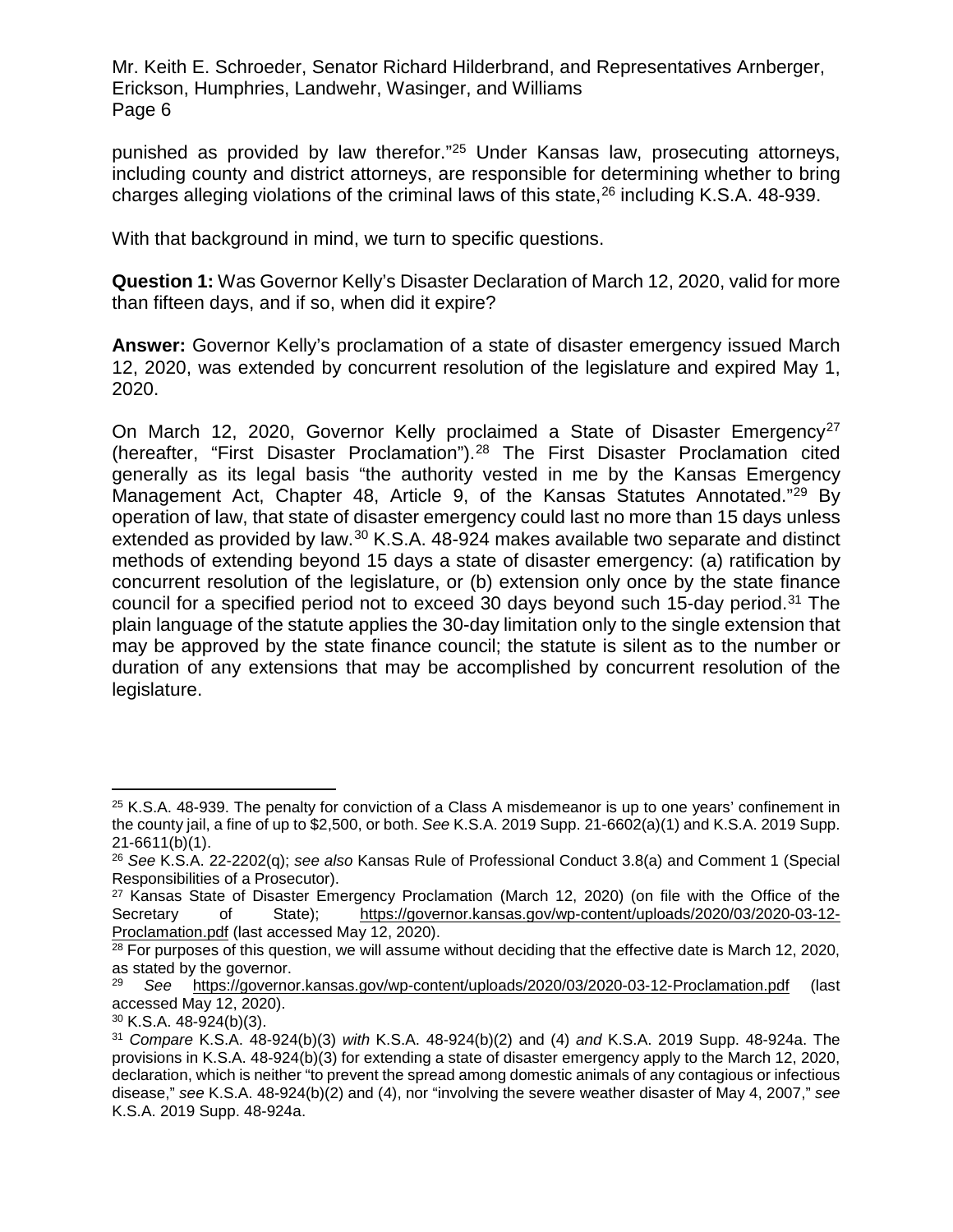On March 19, 2020, the legislature unanimously adopted the conference committee report on House Concurrent Resolution 5025 (HCR 5025). [32](#page-6-0) That concurrent resolution contained the following provision:

[T]he State of Disaster Emergency declaration issued on March 12, 2020, for the entire 105 counties of Kansas in accordance with K.S.A. 48-924 is hereby ratified and continued in force and effect on and after March 12, 2020, through May 1, 2020, subject to additional extensions by concurrent resolution of the Legislature or as further provided in this concurrent resolution.

Thus, the state of disaster emergency proclaimed by the governor on March 12, 2020, was ratified by concurrent resolution of the legislature as provided by K.S.A. 48-924(b)(3), and by terms of HCR 5025 that state of disaster emergency was extended and in effect through May 1, 2020. $33$ 

**Question 2:** Was Governor Kelly's Second Disaster Declaration of April 30, 2020, valid, and if so, when does it expire?

**Answer:** The KEMA does not authorize a governor to continue to access to statutory emergency powers by proclaiming a second or succeeding state of disaster emergency arising from the same continuing disaster. Whether a new state of emergency arises from the same continuing disaster is a question of fact.

On April 30, 2020, Governor Kelly proclaimed a second state of disaster emergency related to COVID-19[34](#page-6-2) (hereafter, "Second Disaster Proclamation"). The Second Disaster Proclamation cites generally as its authority "the authority vested in me by the Kansas Emergency Management Act, Chapter 48, Article 9, of the Kansas Statutes Annotated."[35](#page-6-3) It purports to be effective when issued on April 30,  $2020$ ,  $36$  and thus overlapped for two days with the First Disaster Proclamation.<sup>[37](#page-6-5)</sup> By law, a proclamation of a state of disaster

<span id="page-6-3"></span><span id="page-6-2"></span><sup>35</sup> Second Disaster Proclamation, Paragraph 1.

<span id="page-6-0"></span><sup>&</sup>lt;sup>32</sup> The vote in the Senate was 39-0 and in the House of Representatives, 115-0.

<span id="page-6-1"></span><sup>&</sup>lt;sup>33</sup> K.S.A. 48-924 also provides that a state of disaster emergency shall be terminated by the governor when the danger has passed or emergency conditions no longer exist, K.S.A. 48-924(b)(3), or "at any time" by concurrent resolution of the legislature, K.S.A. 48-924(b)(5). Neither of those actions to terminate the March 12, 2020, state of disaster emergency prior to May 1, 2020, occurred. Although K.S.A. 48-924 does not expressly authorize the legislature to limit the duration for which it ratifies a state of disaster emergency by concurrent resolution, since both the authority to "ratif[y]" and the authority to require termination "at any time" are exercised by concurrent resolution, *see* K.S.A. 48-924(b)(3) and K.S.A. 48-924(b)(5), we see nothing preventing the legislature from doing both in a single concurrent resolution as it did in HCR 5025. <sup>34</sup> Kansas State of Disaster Emergency Proclamation, issued by Governor Laura Kelly, April 30, 2020 (on file with the Office of the Secretary of State). (Hereafter "Second Disaster Proclamation").

<span id="page-6-4"></span><sup>36</sup> For purposes of this question, we will assume without deciding that the effective date is April 30, 2020, as stated by the governor.

<span id="page-6-5"></span><sup>&</sup>lt;sup>37</sup> As explained in Question 1, the First Disaster Proclamation was purportedly in effect through May 1, 2020. Thus, on April 30, 2020, and May 1, 2020, both the First Disaster Proclamation and the Second Disaster Proclamation concurrently claimed effect.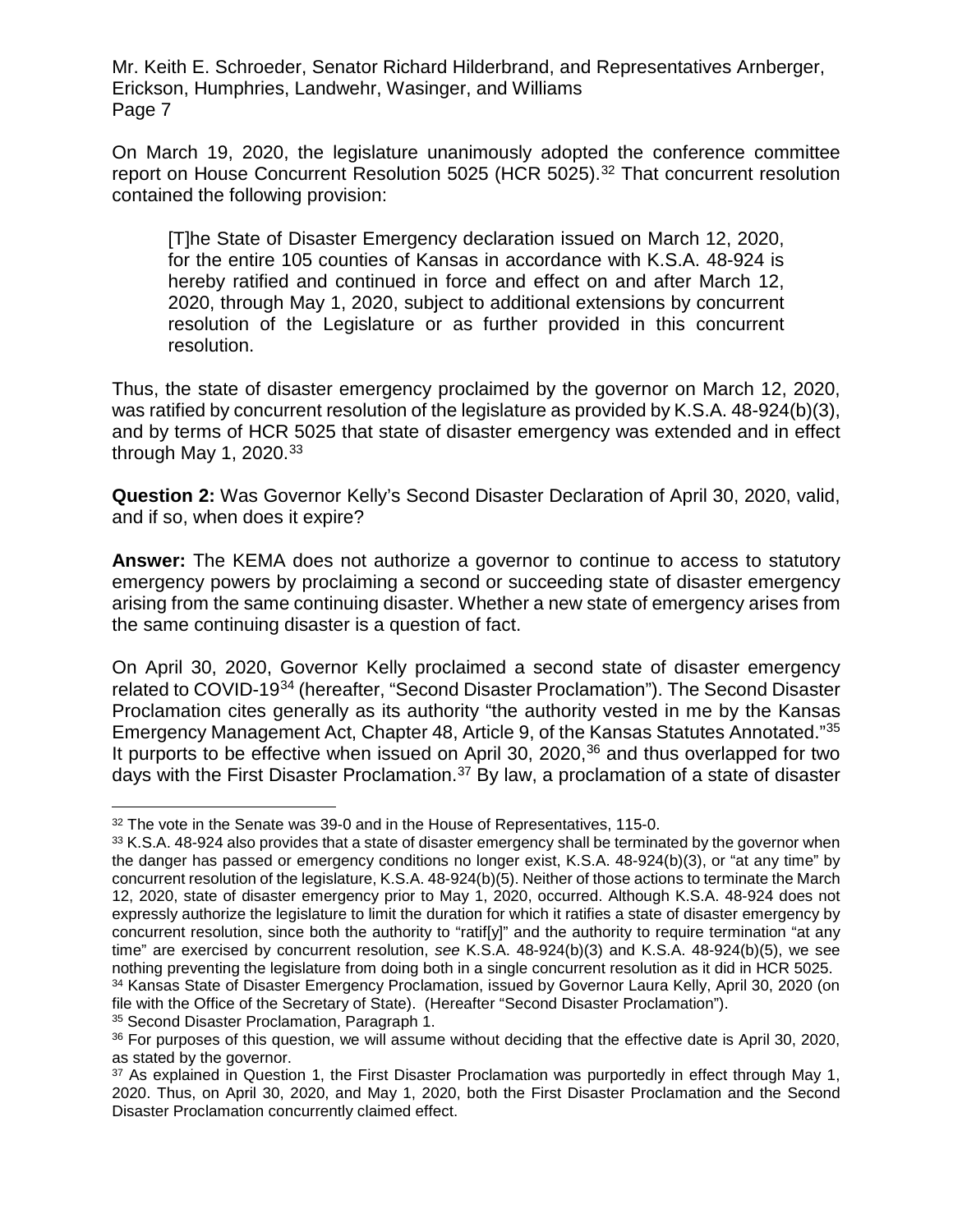emergency must indicate: (a) the nature of the disaster; (b) the area or areas threatened or affected by the disaster; and (c) the conditions which have brought about the state of disaster emergency.[38](#page-7-0) Both disaster proclamations describe the nature of the disaster as materially the same involving the COVID-19 pandemic and beginning with confirmation by the Secretary of Health and Environment on March 7, 2020, that a case of COVID-19 was confirmed in Kansas and a public health emergency exists in the state.<sup>[39](#page-7-1)</sup> Both proclamations describe the area affected by the disaster as all 105 counties in Kansas.[40](#page-7-2) In addition, both proclamations state the date the disaster affected the area as March 12, 2020, although the Second Disaster Proclamation further describes the disaster as beginning March 12 "and continuing."[41](#page-7-3) On May 13, 2020, the state finance council met and rejected the governor's application to extend for 30 additional days the state of emergency declared by the Second Disaster Proclamation, and instead voted to extend it through May 26, 2020.<sup>[42](#page-7-4)</sup>

To determine whether KEMA authorizes issuance by the governor of the Second Disaster Proclamation to succeed the First Disaster Proclamation, we must interpret K.S.A. 48- 924 using the approach of Kansas courts to statutory interpretation. The most fundamental rule of statutory construction is that the intent of the legislature governs if that intent can be ascertained.<sup>[43](#page-7-5)</sup> That intent is to be ascertained in the first instance from the statutory language enacted, giving common words their ordinary meanings. [44](#page-7-6) Only if a statute's language is unclear or ambiguous does a court apply canons of construction or rely on legislative history to discern the legislature's intent.<sup>[45](#page-7-7)</sup>

#### The plain language of K.S.A. 48-924 authorizes the governor to proclaim only one state of disaster emergency arising from the same continuing disaster

Through K.S.A. 48-924(a), the legislature has placed responsibility on the governor "for meeting the dangers to the state and people presented by disasters,"[46](#page-7-8) and K.S.A. 2019 Supp. 48-925 makes available certain emergency powers the governor may exercise in fulfilling that responsibility. But the legislature also has placed strict limits on the governor's ability to access those emergency powers and has reserved for itself

<span id="page-7-0"></span> <sup>38</sup> K.S.A. 48-924(b)(6).

<span id="page-7-1"></span><sup>39</sup> *Compare* First Disaster Proclamation "Nature of the Disaster" *with* Second Disaster Proclamation "Nature of the Disaster". The Second Disaster Proclamation contains more-detailed descriptions of events that occurred after the First Disaster Proclamation was issued. Neither proclamation contains a separate section setting forth the conditions which have brought about the state of disaster emergency, and it is presumed that statutory requirement is subsumed in the "Nature of the Disaster" section of each proclamation. <sup>40</sup> The Second Disaster Proclamation also adds the four resident Tribes to the area affected.

<span id="page-7-3"></span><span id="page-7-2"></span><sup>&</sup>lt;sup>41</sup> Second Disaster Proclamation "Date that Disaster Affected the Area."<br><sup>42</sup> State Finance Council meeting Wednesday May

<span id="page-7-4"></span><sup>42</sup> State Finance Council meeting, Wednesday, May 13, 2020. [http://sg001](http://sg001-harmony.sliq.net/00287/Harmony/en/PowerBrowser/PowerBrowserV2/20200513/-1/9539) [harmony.sliq.net/00287/Harmony/en/PowerBrowser/PowerBrowserV2/20200513/-1/9539](http://sg001-harmony.sliq.net/00287/Harmony/en/PowerBrowser/PowerBrowserV2/20200513/-1/9539) (recording of meeting) (last accessed May 18, 2020).

<span id="page-7-5"></span><sup>43</sup> *State ex rel. Schmidt v. City of Wichita*, 303 Kan. 650, 659 (2016).

<span id="page-7-6"></span><sup>44</sup> *Ullery v. Othick*, 304 Kan. 405, 409 (2016).

<span id="page-7-7"></span><sup>45</sup> *Id*.

<span id="page-7-8"></span><sup>46</sup> K.S.A. 48-924(a).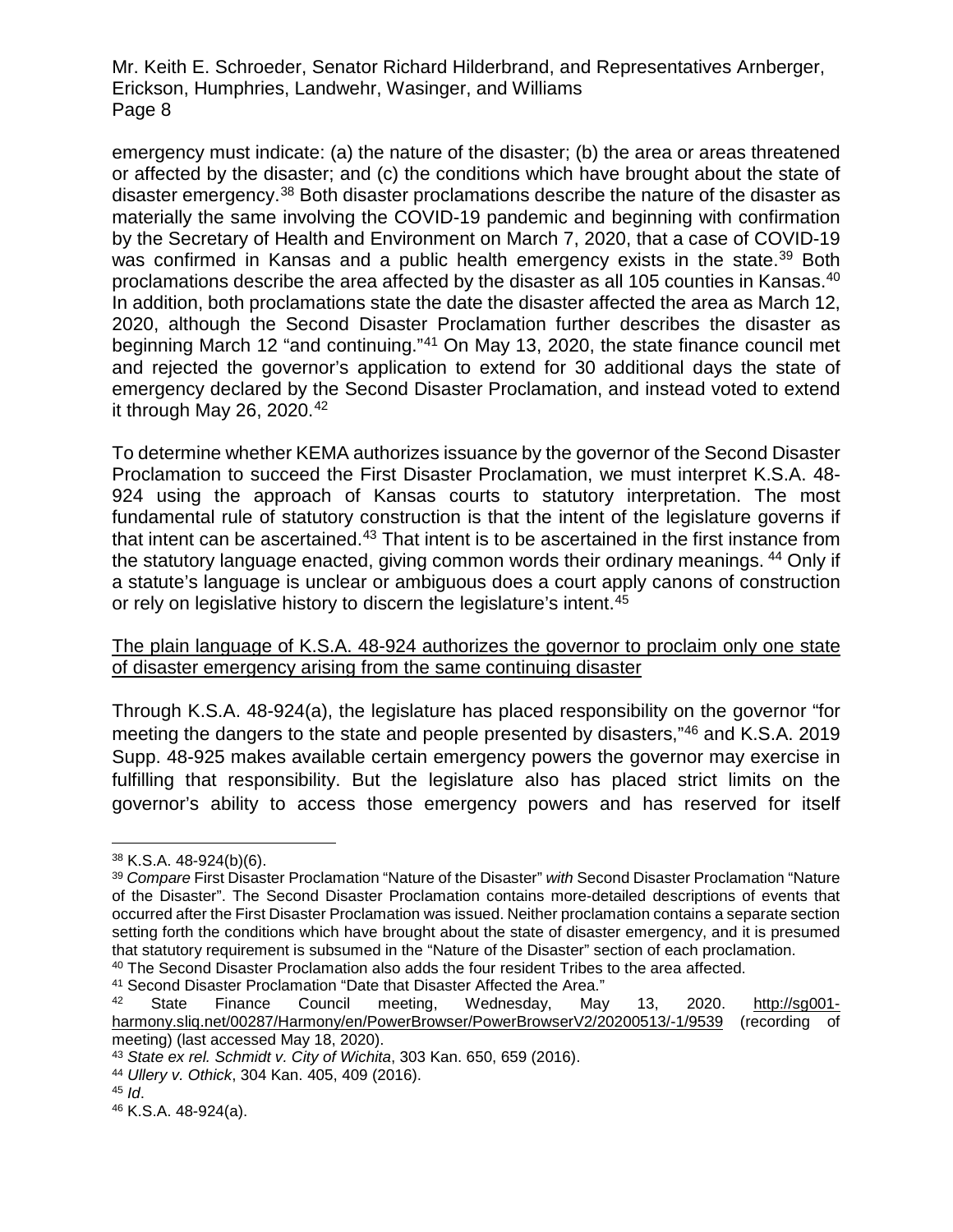significant oversight of both the governor's ongoing access to and exercise of those emergency powers.<sup>[47](#page-8-0)</sup> K.S.A. [48](#page-8-1)-924(b)(1) sets forth the exclusive<sup>48</sup> means for the governor to access the statutory emergency powers authorized by K.S.A. 2019 Supp. 48- 925 as proclaiming a state of disaster emergency as authorized by that statute. Specifically, the statute provides that the governor "upon finding that a disaster has occurred or that occurrence or the threat thereof is imminent, shall issue a proclamation declaring a state of disaster emergency."[49](#page-8-2) Importantly, the plain language of that sentence is entirely in the singular: when the governor finds "*a* disaster" has occurred the governor shall issue "*a* proclamation" declaring "*a* state of disaster emergency."[50](#page-8-3) The legislature could as readily have written that sentence in the plural, such as providing when "any" disaster has occurred the governor shall issue "proclamations" declaring "one or more states of disaster emergency." The legislature's use of the pronoun "a" to modify singular nouns<sup>[51](#page-8-4)</sup> throughout that sentence describing the *governor's* authority is in contrast with how the same statutory section describes the *legislature's* authority by concurrent resolution to extend by ratification a state of disaster emergency.<sup>[52](#page-8-5)</sup> It is presumed "that the legislature intended a different meaning when it used different language in the same connection in different parts of a statute."<sup>[53](#page-8-6)</sup>

Moreover, that statutory language written in the singular — which refers to one disaster, one proclamation, and one state of emergency — is consistent with the provision of K.S.A. 48-924(b)(3). That provision states that "the" disaster (also in the singular) continues until the "threat or danger of disaster has passed" or "emergency conditions no longer exist," and specifically contemplates a state of disaster emergency may be ended by operation of law even before "the" disaster may have ended. [54](#page-8-7)

<span id="page-8-0"></span><sup>&</sup>lt;sup>47</sup> The legislature allows authorizes the governor's access to the delegated emergency powers in K.S.A. 2019 Supp. 48-925 only through a state of disaster emergency that remains in effect for a maximum of 15 days absent action by the legislature or the state finance council. *See* K.S.A. 48-924(b)(3). The state finance council may extend the state of disaster emergency, but only once and then not for more than an additional 30 days beyond the initial 15 days. *See id*. Otherwise, only the full legislature, acting by concurrent resolution, *see id*., or by enactment of a statute, *see e.g.,* K.S.A. 2019 Supp. 48-924a, may further extend a state of disaster emergency.

<span id="page-8-1"></span> $48$  K.S.A.  $48-924(b)(2)$  is not relevant to our analysis. It applies only when "a quarantine or other regulations are necessary to prevent the spread *among domestic animals* of any contagious or infectious disease." K.S.A. 48-924(e) also is not relevant because it applies only to a state of *drought*, not a state of *disaster* emergency, and does not enable the governor to access the emergency powers in K.S.A. 2019 Supp. 48- 925.

<span id="page-8-2"></span><sup>49</sup> K.S.A. 48-924(b)(1).

<span id="page-8-3"></span><sup>50</sup> K.S.A. 48-924(b)(1) (emphasis added).

<span id="page-8-4"></span><sup>51</sup> When used as an indefinite article in the manner applicable here, "a" modifies singular nouns. *See* <https://www.merriam-webster.com/dictionary/a> ("used as a function word before singular nouns when the referent is unspecified") (last accessed May 19, 2020).

<span id="page-8-5"></span><sup>52</sup> *Compare* K.S.A. 2019 Supp. 48-924(b)(1) (governor for "a" disaster shall issue "a" proclamation declaring "a" state of disaster emergency) *with* K.S.A. 48-924(b)(3) (no article preceding "concurrent resolution").

<span id="page-8-6"></span><sup>53</sup> *Boatright v. Kansas Racing Comm'n*, 251 Kan. 240, 245-46 (1992).

<span id="page-8-7"></span><sup>54</sup> K.S.A. 48-924(b)(3).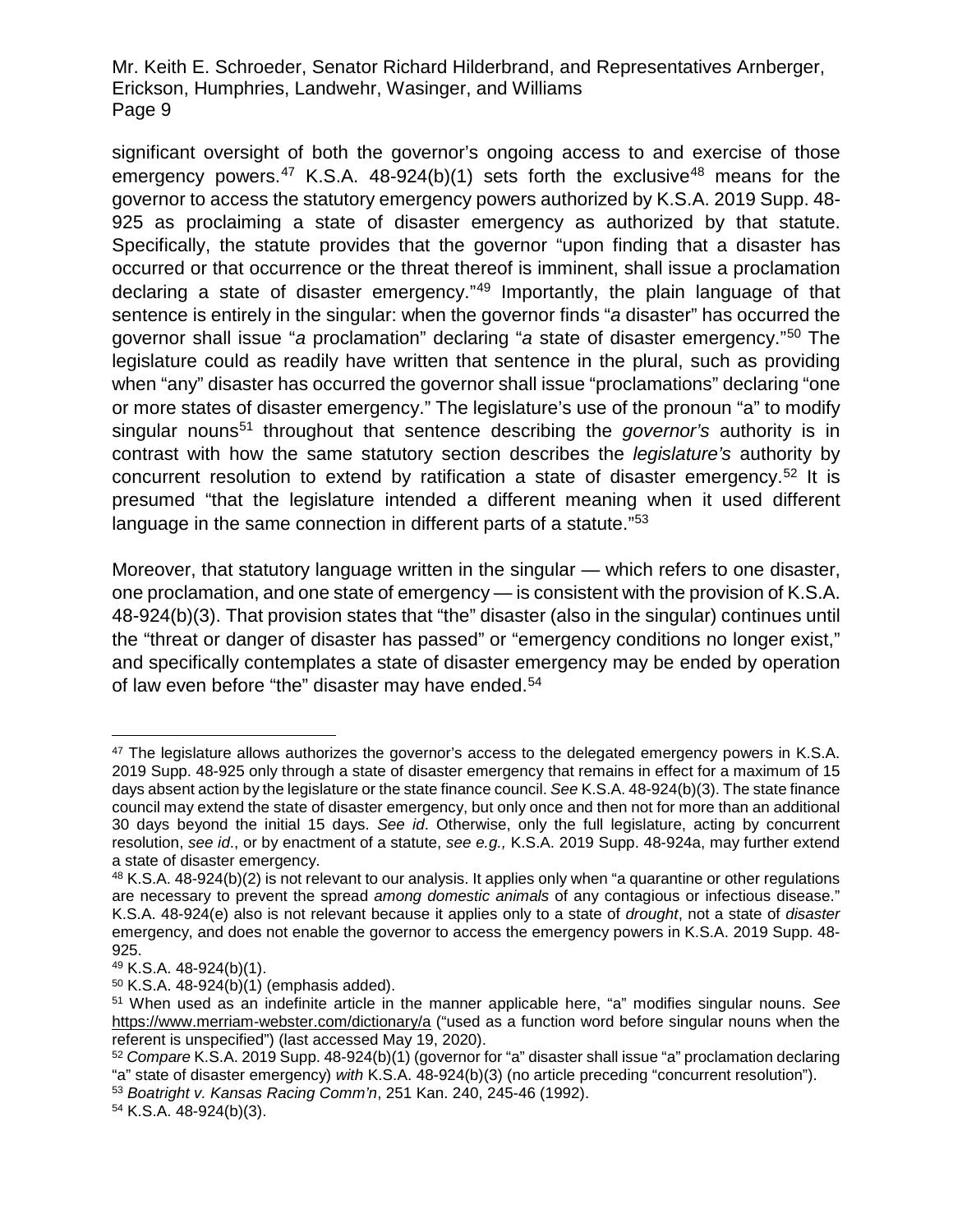Thus, the plain language of K.S.A. 48-924(b)(1) limits the governor to proclaiming a single state of disaster emergency for any single disaster and then retains exclusively for the legislature or the state finance council authority to decide whether that state of disaster emergency is to be continued. It is a question of fact whether the First Disaster Proclamation and the Second Disaster Proclamation arise from the same continuing disaster, as opposed to different disasters, but several factors suggest strongly that they do: first, as described above, both proclamations set forth materially the same facts of the COVID-19 pandemic, merely updated to reflect the passage of time. Second, they both identify the events that justify the proclamation as originating with the March 7, 2020, confirmation by the Secretary of Health and Environment of COVID-19 in Kansas. Third, they both identify March 12, 2020, as the date disaster affected the area, and the Second Disaster Proclamation by its terms describes that disaster as "continuing." Fourth, the two proclamations overlapped by two days — April 30 and May 1, 2020 — and it strains credulity to conclude that two separate COVID-19 disasters existed in Kansas necessitating two separate states of disaster emergency on those two days. Fifth, the governor's Executive Order 20-28 explicitly recognizes that "under the Kansas Emergency Management Act there is currently no effective mechanism for additional extensions of the State of Disaster Emergency other than passage of another concurrent resolution through each legislative chamber."<sup>[55](#page-9-0)</sup> The governor then identified that "the clearest available mechanism to ensure the continued effectiveness and validity of emergency measures … including emergency executive orders … is to issue a new State of Disaster Declaration.<sup>[56](#page-9-1)</sup>

Even if K.S.A. 48-924 is ambiguous, the rules of statutory construction counsel for the same conclusion that a governor may not issue rolling proclamations of a state of emergency arising from the same continuing disaster

We think the relevant statutory language is plain and does not provide for successive declarations of a state of disaster emergency arising from the same continuing disaster, but even if the statutory language were found to be ambiguous, a proper construction of the statute would lead to the same result. "When appellate courts embark upon statutory interpretation and construction, the most fundamental rule is that the legislature's intent governs if it can be ascertained.'<sup>[57](#page-9-2)</sup> If the plain language of the statute does not reveal the legislature's intent, then "the court employs the canons of statutory construction, consults legislative history, or considers other background information to ascertain the statute's meaning."[58](#page-9-3)

We think at least three factors preclude interpreting K.S.A. 48-924 to grant the governor authority to issue successive states of disaster emergency for the same ongoing disaster.

<span id="page-9-0"></span> <sup>55</sup> Executive Order 20-28 (dated April 30, 2020).

<span id="page-9-1"></span><sup>56</sup> Executive Order 20-28 (dated April 30, 2020).

<span id="page-9-2"></span><sup>57</sup> *State v. Soto*, 310 Kan. 242, 257 (2019) (citation and internal punctuation omitted).

<span id="page-9-3"></span><sup>58</sup> *Miller v. Bd. of Cty. Commissioners, Wabaunsee Cty*., 305 Kan. 1056, 1059 (2017) (citations omitted).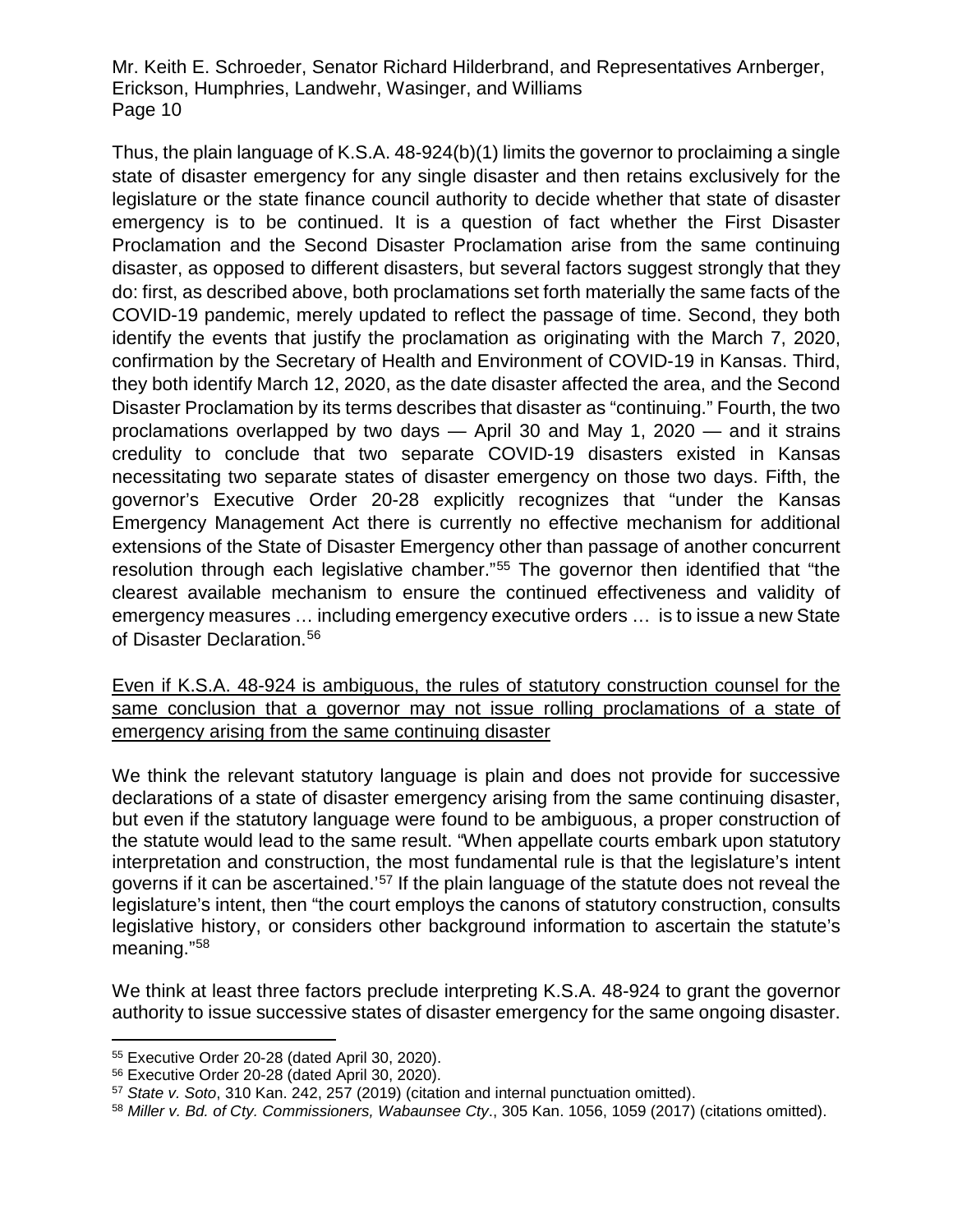First, under the *in pari materia* canon of statutory construction,<sup>[59](#page-10-0)</sup> the provisions of K.S.A. 48-924 must be read together and in harmony.

The statutory architecture of K.S.A. 48-924 is replete with mechanisms designed to ensure ongoing oversight and limitation on the duration of time a governor may exercise emergency powers<sup>[60](#page-10-1)</sup> by proclaiming a state of disaster emergency. A state of disaster emergency ends by operation of law after 15 days unless permitted to continue by action of the legislature or the state finance council.<sup>[61](#page-10-2)</sup> The state finance council may extend the state of disaster emergency, but only once and then not for more than an additional 30 days beyond the initial 15 days.<sup>[62](#page-10-3)</sup> Otherwise, only the full legislature, acting by concurrent resolution<sup>[63](#page-10-4)</sup> or by enactment of statute,  $64$  may authorize further extension of a state of disaster emergency. Moreover, the legislature expressly reserved to itself the authority to require, "at any time" by concurrent resolution, the governor to terminate a state of disaster emergency.[65](#page-10-6) To interpret K.S.A. 48-924 in a manner allowing a governor to issue new declarations of states of disaster emergencies that would, *de facto*, extend beyond the time period authorized by statute, the state finance council, or concurrent resolution of the legislature, clearly cuts against this overall statutory scheme. Moreover, this sort of ongoing legislative oversight may be constitutionally required: "Absent a liberal interpretation of the Legislature's ability to continually oversee the Governor's exercise of delegated Legislative authority, the structure of KEMA itself risks violating the constitutional demand of separate powers."[66](#page-10-7)

Second, the legislature has created statutory mechanisms for extending a state of disaster emergency in two specific contexts inapplicable to the COVID-19 pandemic and made a similar attempt in response to the COVID-19 pandemic. In 2002, the legislature recognized that the spread of contagious or infectious disease among domestic animals could require a state of disaster emergency that would last beyond a legislative session, and enacted a mechanism for the state finance council to grant rolling extensions.<sup>[67](#page-10-8)</sup> And after the Greensburg tornado in 2007, the legislature recognized a similar issue and enacted specific authority for rolling extensions of that state of disaster emergency by the

<span id="page-10-0"></span> <sup>59</sup> *Pankratz Implement Co. v. Citizens Nat. Bank*, 281 Kan. 209, 215 (2006).

<span id="page-10-1"></span> $60$  Further indicating an intent to maintain oversight of use of the emergency powers in K.S.A. 2019 Supp. 48-925, the legislature also reserved for itself the authority to revoke by concurrent resolution individual orders and proclamations of the governor that exercise emergency powers during a state of disaster emergency. *See* K.S.A. 2019 Supp. 48-925(b).

<span id="page-10-2"></span><sup>61</sup> K.S.A. 48-924(b)(3).

<span id="page-10-3"></span><sup>62</sup> *Id.*

<span id="page-10-4"></span><sup>63</sup> *Id.*

<span id="page-10-5"></span><sup>64</sup> *See*, *e.g*., K.S.A. 2019 Supp. 48-924a.

<span id="page-10-6"></span><sup>65</sup> K.S.A. 2019 Supp. 48-924(b)(5).

<span id="page-10-7"></span><sup>66</sup> *Kelly v. Legislative Coord. Council*, 460 P.3d 832, 841 (Kan. 2020) (Stegall, J., concurring).

<span id="page-10-8"></span><sup>67</sup> K.S.A. 48-924(b)(4).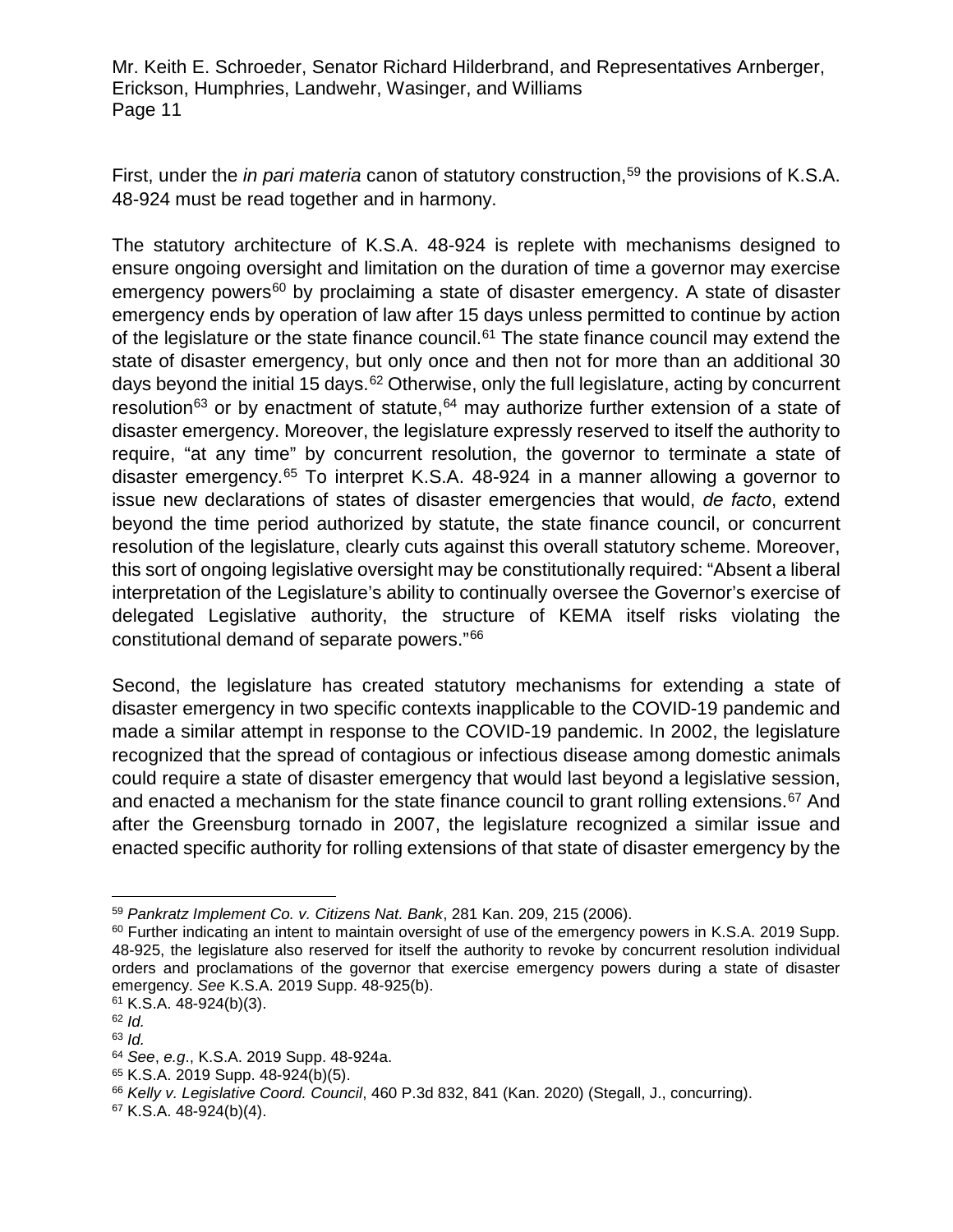state finance council.<sup>[68](#page-11-0)</sup> The legislature made a similar but ultimately unsuccessful attempt by concurrent resolution during the COVID-19 pandemic.<sup>69</sup> Those specific mechanisms would have been unnecessary if the governor already possessed authority to extend a state of emergency for the same continuing disaster merely by issuing successive new proclamations, and they are strong evidence that the statute vests no such authority with the governor.

Third, interpreting K.S.A. 48-924 to authorize the Second Disaster Proclamation would produce the absurd result that all of the carefully constructed limitations on a governor's access to statutory emergency powers were mere suggestions. Kansas courts "always strive[] for a reasonable interpretation or construction that avoids an unreasonable or absurd result.["70](#page-11-2) But if the governor had authority to issue the Second Disaster Proclamation, then nothing in the text or structure of K.S.A. 48-924 would act to limit a third or fourth or subsequent proclamation. That would mean a governor could continue unilaterally granting herself or himself access to emergency powers by issuing rolling proclamations of a state of disaster emergency every 15 days,  $71$  at least while the legislature is out of session and unable to end the state of emergency by concurrent resolution or by enactment of law. There is nothing to suggest the legislature intended the statute to operate in that manner, effectively vesting in the governor, not the legislature or the state finance council, control over access to delegated emergency powers.<sup>[72](#page-11-4)</sup> The Wisconsin Supreme Court recently rejected a similarly expansive view of executive branch authority to extend its own access to emergency powers through successive states of emergency,<sup>[73](#page-11-5)</sup> and at least one justice of the Kansas Supreme Court has suggested that such a result could raise constitutional concerns about the KEMA itself.<sup>[74](#page-11-6)</sup> We think the rule that Kansas courts interpret statutes to avoid unreasonable or absurd

<span id="page-11-0"></span> <sup>68</sup> K.S.A. 2019 Supp. 48-924a.

<span id="page-11-1"></span><sup>69</sup> *See* 2020 House Concurrent Resolution 5025; *Kelly*, 460 P.3d 832.

<span id="page-11-2"></span><sup>70</sup> *Baker v. State*, 297 Kan. 486, 488 (2013).

<span id="page-11-3"></span><sup>71</sup> During the May 13, 2020, meeting of the state finance council, the governor's chief counsel expressed a similarly expansive view of the governor's statutory authority, stating that if a state of emergency was not extended by the state finance council or the legislature the governor could again – for a third time – proclaim a new state of disaster emergency. State Finance Council meeting, Wednesday, May 13, 2020. http://sg001-harmony.sliq.net/00287/Harmony/en/PowerBrowser/PowerBrowserV2/20200513/-1/9539 (last accessed May 18, 2020).

<span id="page-11-4"></span> $72$  Courts in other states have recognized that under emergency-powers statutes, disasters may not be limited to storms, floods, pandemics and other natural occurrences. *See, e.g*., *California Corr. Peace Officers Assn. v. Schwarzenegger*, 77 Cal. Rptr. 3d 844 (Cal. Ct. App. 2008) (stating that the governor of California can proclaim a state of emergency under Emergency Services Act based upon an inmate overcrowding condition in a state prison); *Worthington v. Fauver*, 440 A.2d 1128 (N.J. 1982) (stating that prison overcrowding was an "emergency" under the state Disaster Control Act and was thus a proper subject of emergency executive action). The definition of "disaster" in KEMA is broad and "not limited to" specific subjects. *See* K.S.A. 48-904(d).

<span id="page-11-5"></span><sup>73</sup> *See generally Wisconsin Legislature v. Palm*, 2020 WL 2465677 (Wisc. 2020).

<span id="page-11-6"></span><sup>74</sup> *Kelly*, 460 P.3d at 841 (Stegall, J, concurring) ("Absent a liberal interpretation of the Legislature's ability to continually oversee the Governor's exercise of delegated Legislative authority, the structure of KEMA itself risks violating the constitutional demand of separate powers.").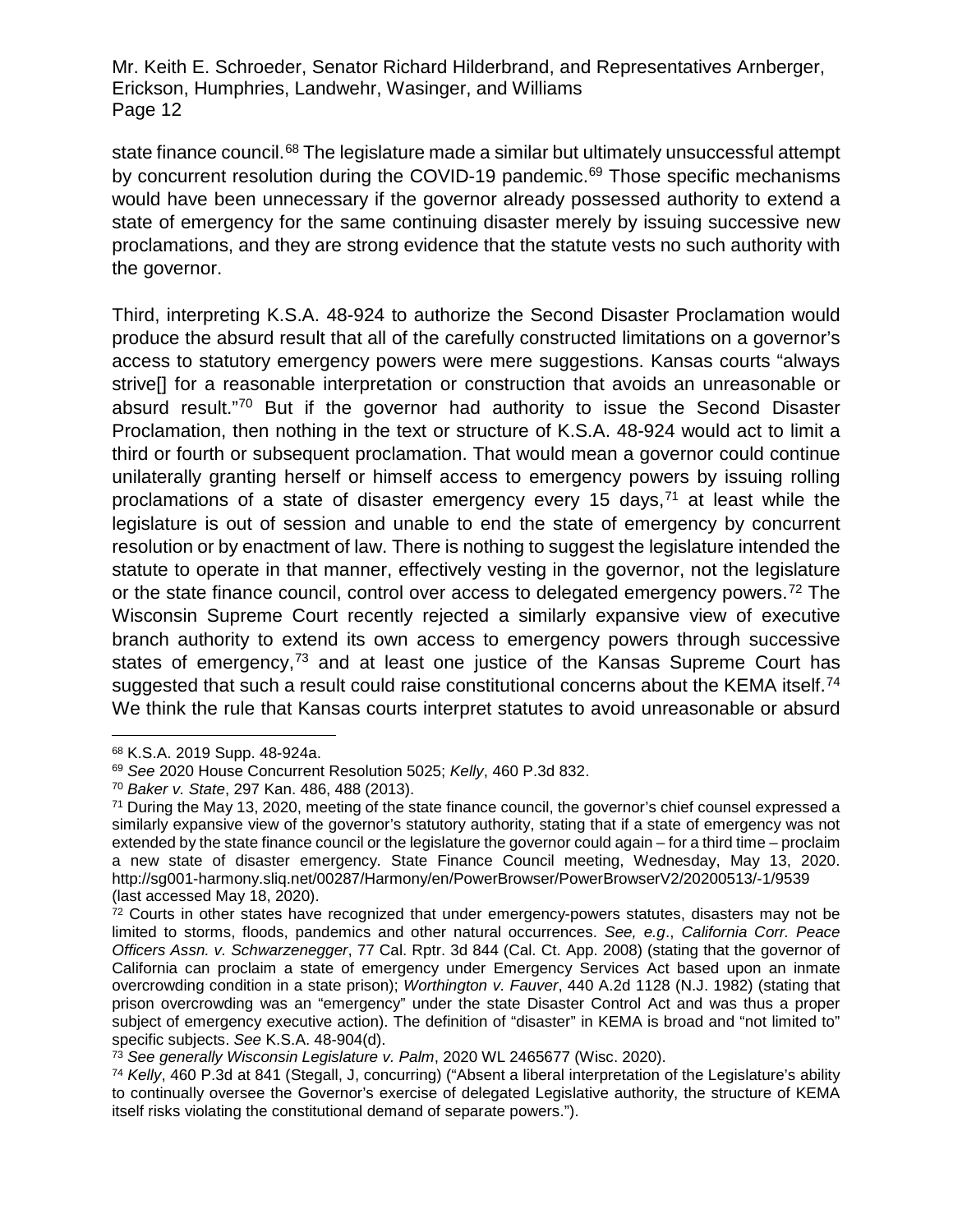results[75](#page-12-0) precludes concluding that K.S.A. 48-924 authorized the Second Disaster Proclamation.

On balance, we think the validity of the Second Disaster Proclamation is doubtful, but we recognize that there are questions of fact that must be analyzed as well as opposing arguments,<sup>[76](#page-12-1)</sup> and we cannot predict with certainty how a court might rule on these matters. To minimize the risk of legal challenges to executive orders issued or other emergency actions after May 1, 2020, authorized under the Second Disaster Proclamation, we recommend that the legislature by statute expressly approve the state of disaster emergency that began on March 12, 2020, similar to the statutory approval enacted for the state of disaster emergency after the 2007 Greensburg tornado.<sup>[77](#page-12-2)</sup>

**Question 3:** Is K.S.A. 2019 Supp. 48-925 facially unconstitutional?

**Answer:** Three specific portions in the language of K.S.A. 2019 Supp. 48-925(b) are constitutionally suspect on their face. The legislature should examine them carefully to determine whether they accurately reflect the legislature's intent. If one or more is invalid, it would become necessary to determine whether the invalid portion is severable from the remainder of the statute.

In general, "[i]t is difficult for a challenger to succeed in persuading a court that a statute is facially unconstitutional. Such challenges are disfavored, because they may rest on speculation, may be contrary to the fundamental principle of judicial restraint, and may threaten to undermine the democratic process."[78](#page-12-3) We recognize also that the constitutionality of a statute is presumed.[79](#page-12-4) Nevertheless, provisions of K.S.A. 2019 Supp. 48-925 cause us concern under prevailing Kansas law.

The first suspect statutory language is in K.S.A. 2019 Supp. 48-925(b) and purports to authorize emergency orders to remain in effect with the "force and effect of law" after a state of disaster emergency has ended. In particular, that language provides that emergency orders "shall have the force and effect of law during the period of a state of disaster emergency" but "shall be null and void thereafter *unless ratified by concurrent resolution of the legislature*."[80](#page-12-5) This language contains no limitation, in either time or subject matter, on the continuation of emergency orders having the "force and effect of law" once a disaster has ended so long as the order is "ratified by concurrent resolution of the legislature." But under the Kansas Constitution, that is not how laws are made. To

<span id="page-12-0"></span> <sup>75</sup> *State v. Arnett*, 307 Kan. 648, 654 (2018).

<span id="page-12-1"></span><sup>&</sup>lt;sup>76</sup> One notable contrary point is that the legislature appears not to have objected to the Second Disaster Proclamation — indeed, the State Finance Council voted 6 to 3 to extend the state of disaster emergency declaration through May 26, 2020. State Finance Council meeting, Wednesday, May 13, 2020. http://sg001-harmony.sliq.net/00287/Harmony/en/PowerBrowser/PowerBrowserV2/20200513/-1/9539 (last accessed May 18, 2020).

<span id="page-12-2"></span><sup>77</sup> *See* K.S.A. 2019 Supp. 48-924a.

<span id="page-12-3"></span><sup>78</sup> *State v. Bollinger*, 302 Kan. 309, 318-19 (2015).

<span id="page-12-4"></span><sup>79</sup> *Watson*, 273 Kan. 426, 429 (2002).

<span id="page-12-5"></span><sup>80</sup> K.S.A. 2019 Supp. 48-925(b) (emphasis added).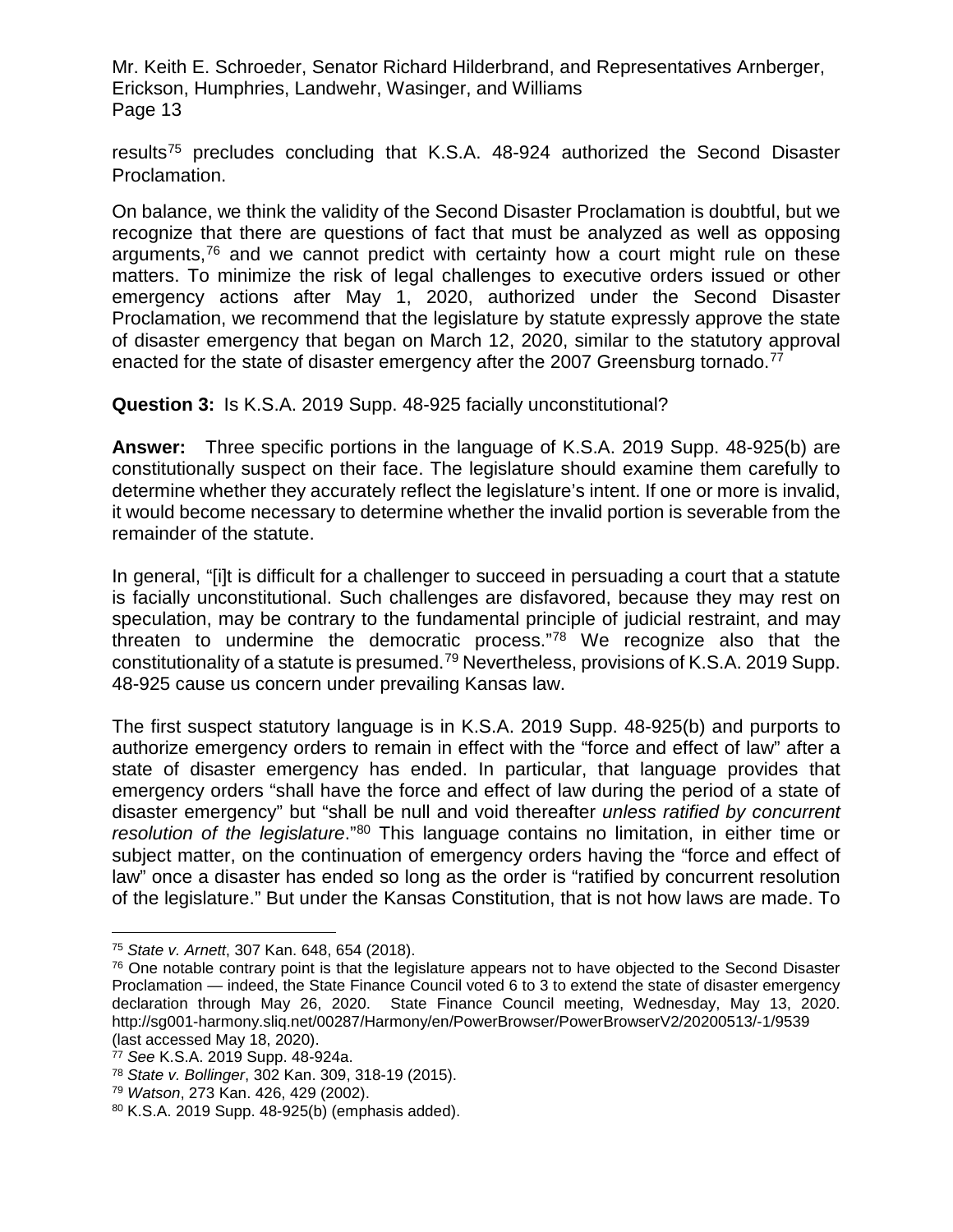the contrary, "[n]o law shall be enacted except by bill,"[81](#page-13-0) and neither an executive order of the governor nor a concurrent resolution of the legislature is a bill.<sup>[82](#page-13-1)</sup> The procedure in K.S.A. 2019 Supp. 48-925(b) to convert an emergency order into potentially permanent law is inconsistent with that prescribed by Article 2 of the Kansas Constitution. This procedure established by K.S.A. 2019 Supp. 48-925(b) is inconsistent with Article 2 of the Kansas Constitution.

The second constitutionally suspect language in K.S.A. 2019 Supp. 48-925(b) purports to authorize "revok[ing] at any time by concurrent resolution of the legislature" emergency orders of the governor. This mechanism appears dangerously similar to a legislative veto by concurrent resolution. This statutory language was enacted in 1975, nine years before our Supreme Court ruled that a similar mechanism by which the legislature sought to retain authority to revoke regulations promulgated by administrative agencies violated the separation of powers and presentment required by the Kansas Constitution.<sup>[83](#page-13-2)</sup> "The legislature cannot pass an act that allows it to violate the constitution."

We recognize it may be possible to distinguish the use of a concurrent resolution to revoke emergency orders of the governor from revoking ordinary administrative regulations of an executive agency, but we are nonetheless concerned about this provision.

The third concerning language in K.S.A. 2019 Supp. 48-925(b) appears on its face to sweepingly and without any textual limitation in subsection (b) authorize the governor to "issue orders and proclamations which shall have the force and effect of law during the period of a state of disaster emergency."[84](#page-13-3) If that is read as a delegation of authority not limited to the powers enumerated in K.S.A. 2019 Supp. 48-925(c), it would represent an unconstrained delegation of legislative power to the executive branch of government.<sup>[85](#page-13-4)</sup>

<span id="page-13-0"></span> <sup>81</sup> Kan. Const. art. 2, § 20.

<span id="page-13-1"></span><sup>82</sup> *Stephan v. House of Representatives*, 236 Kan. 45, 64 (1984) (stating "a resolution is essentially legislative where it affects the legal rights, duties and regulations of persons outside the legislative branch and therefore must comply with the enactment provisions of the constitution"). Bills "may originate in either house" of the legislature but not in an executive order of the governor. Kan. Const. art. 2, § 12. A bill has only one subject. Kan. Const. art. 2, § 16. When a bill amends an existing statute, it must "contain the ... section or sections amended, and the section or sections so amended shall be repealed," Kan. Const. art. 2, § 16, but "it is axiomatic that a legislative concurrent resolution cannot amend a statute." *Kelly*, 460 P.3d at 840 (Biles, J., concurring). Bills "may be amended" by either house of the legislature, Kan. Const. art. 2, § 12, and upon passage shall be presented to the governor for approval or veto. Kan. Const. art. 2, § 14. "Legislation becomes law when it is passed by majority votes of both houses of the Legislature and presented to the Governor, who must sign it or allow it to become law without signing it. If the bill is vetoed by the Governor, it can still become law if that veto is overridden by two-thirds majorities in both houses." *Kelly*, 460 P.3d at 840 (Biles, J., concurring) (citations omitted).

<span id="page-13-2"></span><sup>83</sup> *Stephan v. House of Representatives*, 236 Kan. 45, 64-65 (1984) (finding an impermissible legislative veto where legislature passed a concurrent resolution to modify, reject, or revoke an agency's regulation that the agency adopted under authority granted it by the legislature); *see also Tomasic v. Unified Government of Wyandotte County/Kansas City, Kan*., 264 Kan. 293, 313-16 (1998).

<span id="page-13-3"></span><sup>84</sup> K.S.A. 2019 Supp. 48-925(b).

<span id="page-13-4"></span><sup>85</sup> *See generally*, *Gundy v. United States*, 139 S. Ct. 2116*'* (2019).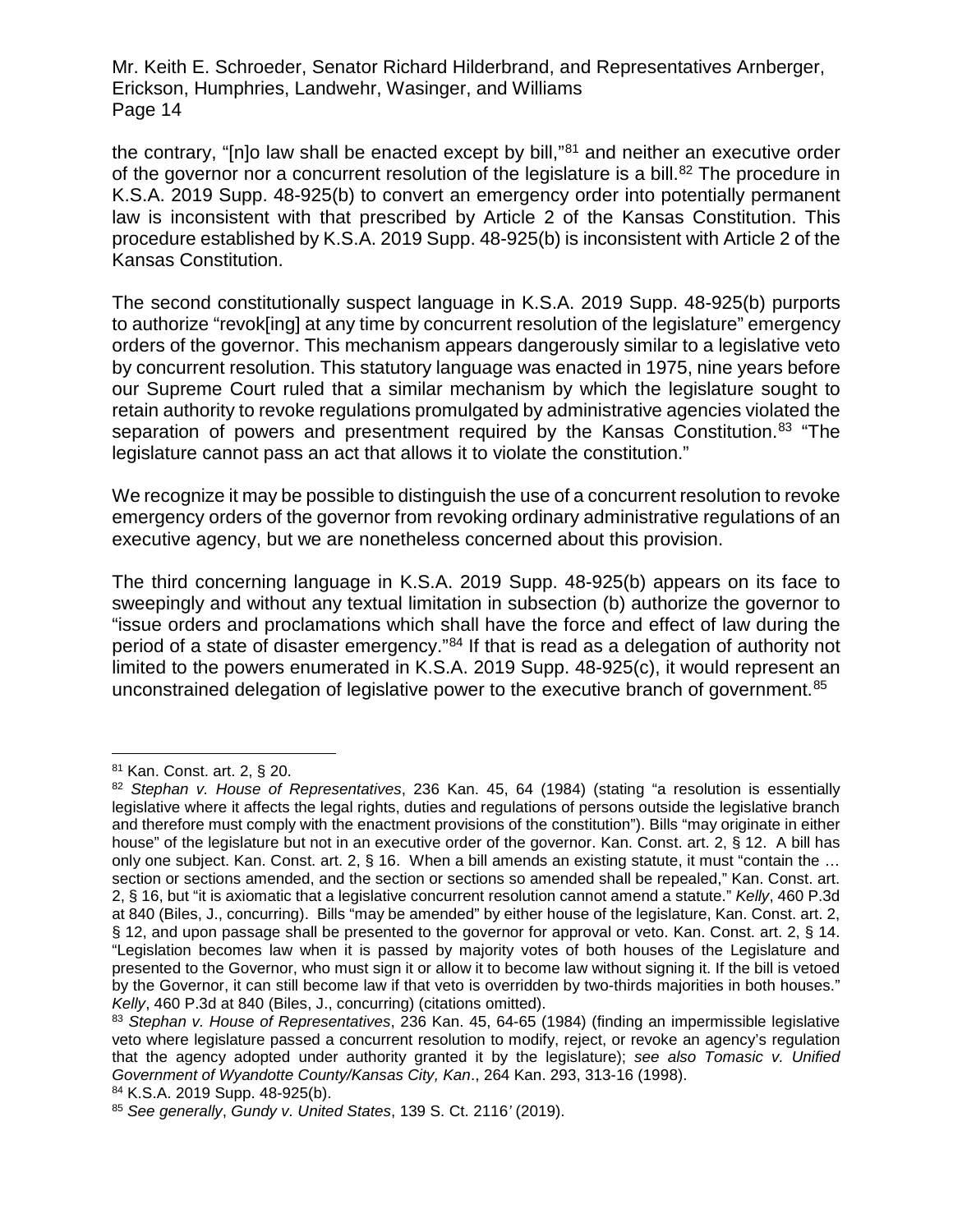The Kansas Constitution vests "[t]he legislative power of this state" in the legislature.<sup>[86](#page-14-0)</sup> Kansas courts have explained that the legislature may delegate *administrative* power to the executive branch of government but generally may not delegate its *legislative* power. The Kansas Supreme Court has explained the difference between the two:

Legislative power is the power to make a law, as opposed to the power to enforce a law. A legislature may try to delegate the legislative power to make a law. Such a delegation is improper, unless specific constitutional authority allows the legislature to delegate its legislative power to a different branch of government. If the constitution does not authorize a delegation of such legislative power, then the delegation is improper as a violation of the separation of powers doctrine and art. 2, § 1, which vests legislative power with the legislature only. However, a legislature may delegate an administrative power to a different branch of government. Administrative power is the power to administer or enforce a law, as opposed to the legislative power to make a law. The legislature does not need constitutional authority to delegate administrative power because it is not delegating a power reserved for its branch of government under art. 2, § 1.

It is often difficult to determine if the legislature has delegated the legislative power to make a law or the administrative power to administer a law. The difference between the two types of delegated powers depends upon the amount of specific standards included within the delegation. If the legislature has included specific standards in a delegation, then it has already enacted the law and it is simply delegating the administrative power to administer the law, based on the standards included in the delegation. On the other hand, if the legislature has not included specific standards within a delegation, then the legislature has delegated the legislative power to make the law. Such delegation is improper without constitutional authorization.

A delegated power constitutes administrative power if the delegation contains sufficient policies and standards to guide the nonlegislative body in exercising the delegated power. In other words, the legislature may enact general provisions and delegate to an administrative body the discretion to 'fill in the details' if the legislature establishes reasonable and definite standards to govern the exercise of such authority.<sup>[87](#page-14-1)</sup>

Thus, if K.S.A. 2019 Supp. 48-925(b) operates to impermissibly delegate legislative authority to the governor, it is likely unconstitutional. But a statute that delegates administrative authority to the governor is permissible, if "the legislature establishes reasonable and definite standards to govern the exercise of such authority" and leaves it

<span id="page-14-0"></span> <sup>86</sup> Kan. Const. art. 2, § 1.

<span id="page-14-1"></span>*<sup>87</sup> Tomasic*, 264 Kan. at 303-04 (internal citations and quotation marks omitted).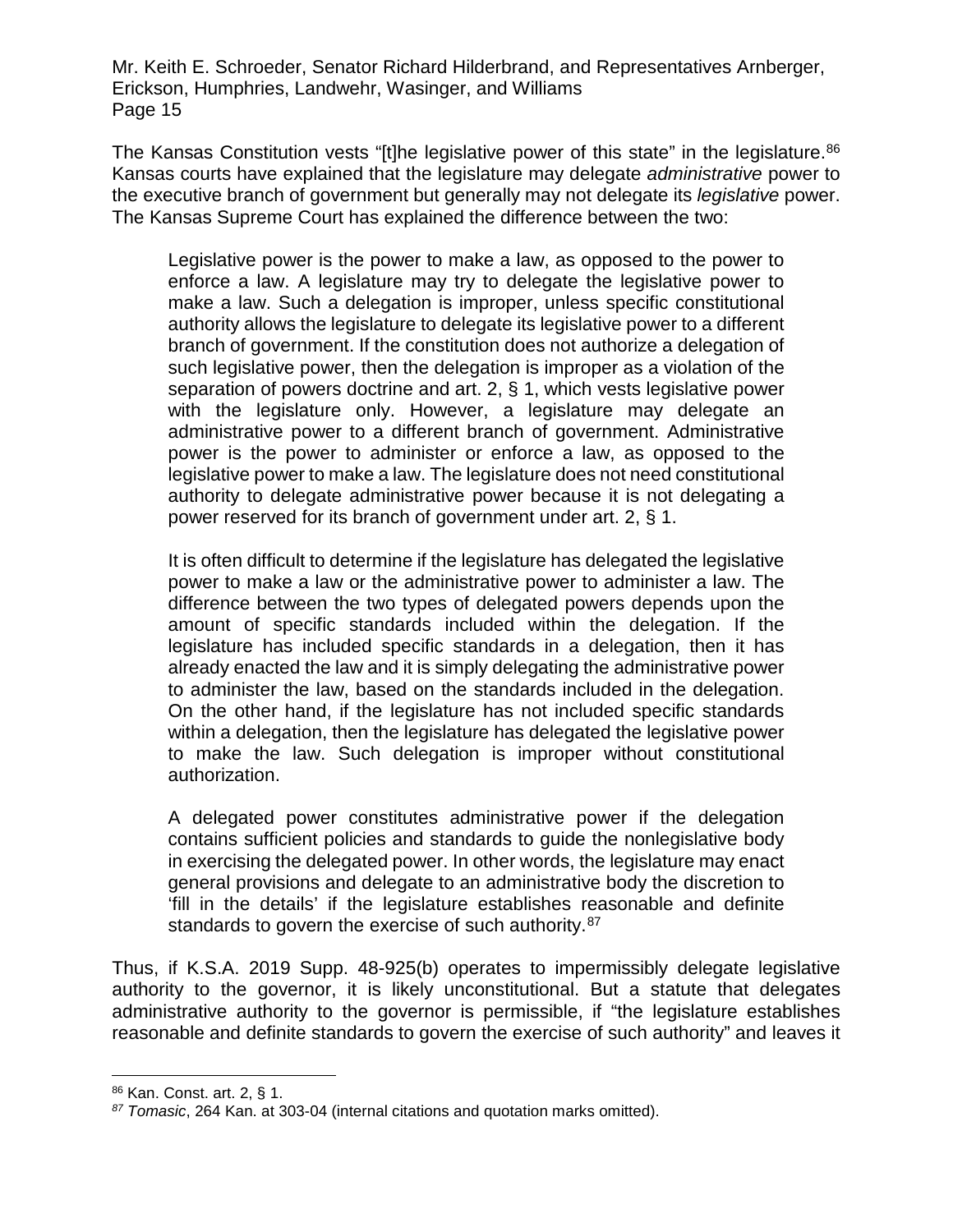to the executive branch to "fill in the details."<sup>88</sup> If not limited to exercising the powers enumerated in subsection (c), K.S.A. 2019 Supp. 48-925(b) itself contains *no standards whatsoever* to guide the governor's issuance of orders and proclamations that "shall have the force and effect of law."

Nothing in the plain text of K.S.A. 2019 Supp. 48-925(b) limits the orders and proclamations it authorizes to the subject matter enumerated in K.S.A. 2019 Supp. 48- 925(c). And the powers enumerated in subsection (c) are, by their terms, "*in addition* to any other powers conferred upon the governor by law,"[89](#page-15-1) and not a *limitation* on the power granted in K.S.A. 2019 Supp. 48-925(b). Subsection (d) states that subsection (c) confers powers on the governor but says nothing about limiting power under subsection (b).<sup>[90](#page-15-2)</sup>

Even if the authority in K.S.A. 2019 Supp. 48-925(b) to issue orders with the "force and effect of law" is restricted to exercise of the eleven enumerated powers in subsection (c), that may be insufficient limitation because subsection (c)(11) broadly authorizes the governor to "perform and exercise such other functions, powers and duties as are necessary to promote and secure the safety and protection of the civilian population." While subsection (c)(11), unlike subsection (b), does provide *some* standards to govern the exercise of emergency powers — the exercise must be "necessary to promote and secure the safety and protection of the civilian population" — it is at least a reasonable concern whether that standard is sufficiently "reasonable and definite" to ensure the legislature's delegation of authority to the governor remains lawful.<sup>[91](#page-15-3)</sup>

<span id="page-15-0"></span> <sup>88</sup> *Id.* at 304. *Ex parte McGee*, 105 Kan. 574 (1919) is an example of such an administrative delegation. There, the Legislature delegated authority to the state board of health to make regulations concerning, *inter alia*, procedures for isolation and quarantine, and the state board of health adopted a regulation which specified that persons infected with venereal diseases be quarantined at one of two locations. The Kansas Supreme Court held that the statute was not an unlawful delegation of legislative authority because it set out specific means — quarantine and isolation — by which the state board of health could act to protect public health from dangerous communicable diseases.

<span id="page-15-1"></span><sup>89</sup> K.S.A. 2019 Supp. 48-925(c) (emphasis added).

<span id="page-15-2"></span><sup>90</sup> K.S.A. 2019 Supp. 48-925(d).

<span id="page-15-3"></span><sup>91</sup> More than 60 years ago, the Kansas Supreme Court upheld a statute that authorized the state finance council to determine how certain public funds were to be distributed and, in so doing, explained that "when the discretion to be exercised related to a police regulation for the protection of … health … legislation conferring such discretion may be valid and constitutional without such restrictions and limitations." *State ex rel. Anderson v. Fadely*, 180 Kan. 652, 665 (1957). But in that case, the "only legislative power involved" was the appropriation of funds and was "exercised by the legislature"; the "duties imposed upon the finance council were administrative in character, *i.e.,* to ascertain the facts and conditions upon which the statutes were declared to operate, and, when so ascertained, to allocate funds for the purposes specified." *Id*. at 548. But here, the emergency powers delegated to the governor under the unrestrained language of K.S.A. 2019 Supp. 48-925(b), or under the somewhat more restrained language of K.S.A. 2019 Supp. 48- 925(c)(11), include the plainly legislative power to issue orders with the "force and effect of law." Those delegated powers have been exercised during the COVID-19 pandemic in a manner that criminalizes the otherwise-lawful conduct of citizens whose fundamental liberty interests may be implicated, *see* discussion in Question 4 below, and are not confined to the administrative role of deciding how appropriated funds are to be distributed to benefit public health.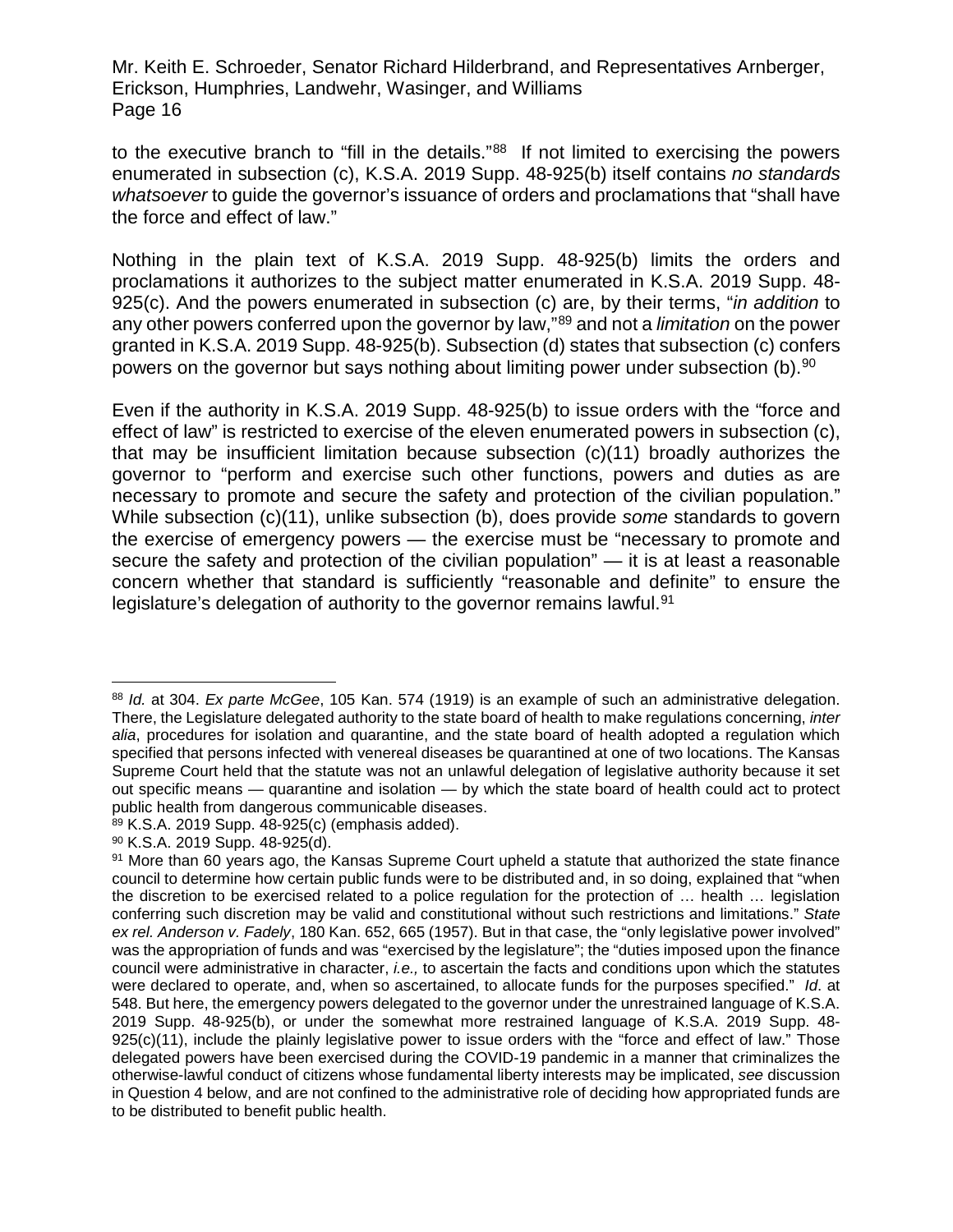## If any language in K.S.A. 2019 Supp. 48-925 is facially unconstitutional, is that language severable from the statute or is the entire statute constitutionally infirm?

If any specific provisions of K.S.A. 2019 Supp. 48-925 are facially unconstitutional, the question arises whether the invalid provisions are severable or whether the remainder of the statute is invalid as well. Kansas courts apply a two-part test for whether unconstitutional provisions may be severed while leaving the remainder of a statute intact.

Whether the court may sever an unconstitutional provision from a statute and leave the remainder in force and effect depends on the intent of the legislature. If from examination of a statute it can be said that the act would have been passed without the objectionable portion and if the statute would operate effectively to carry out the intention of the legislature with such portion stricken, the remainder of the valid law will stand.<sup>[92](#page-16-0)</sup>

In declining to sever unconstitutional provisions but instead invalidating a much broader legislative enactment, the Kansas Supreme Court recently reaffirmed that rule: "[I]f the void and valid parts of the statute are so connected with each other in the general scheme of the act that they cannot be separated without violence to the evident intent of the legislature, the whole must fail. These rules are of everyday enforcement in the courts."<sup>[93](#page-16-1)</sup>

To determine whether any of the above language, if unconstitutional, may be severed from the remainder of K.S.A. 2019 Supp. 48-925 requires analysis of whether doing so would do "violence to the evident intent of the legislature" or whether the act "would have been passed without the objectionable portion."[94](#page-16-2)

In summary, we recommend the legislature review these three specific provisions and determine whether they are written in a manner that accurately and precisely reflects the intent of the legislature.

**Question 4:** Assuming a state of disaster emergency is in effect and K.S.A. 2019 Supp. 48-925 is facially constitutional, are individual emergency orders issued under that statutory authority valid and enforceable through criminal prosecution?

**Answer:** The validity and enforceability of individual emergency orders must be determined on a case-by-case review of the content of the order and, in a criminal prosecution, its application to a particular set of facts involving a particular defendant.

The use of K.S.A. 48-939 to criminalize violations of emergency orders requires analysis through a criminal-law lens. Because K.S.A. 48-939 is an unusual criminal statute, law enforcement officers and prosecutors must carefully analyze case-by-case how it may lawfully be applied before using it to criminally enforce a governor's emergency order. We

<span id="page-16-0"></span> <sup>92</sup> *Brennan v. Kansas Ins. Guar. Ass'n*, 293 Kan. 446, 463 (2011).

<span id="page-16-1"></span><sup>93</sup> *Gannon v. State*, 304 Kan. 490, 526 (2016) (quoting *State v. Smiley*, 65 Kan. 240, 247 (1902)).

<span id="page-16-2"></span><sup>94</sup> *Id.*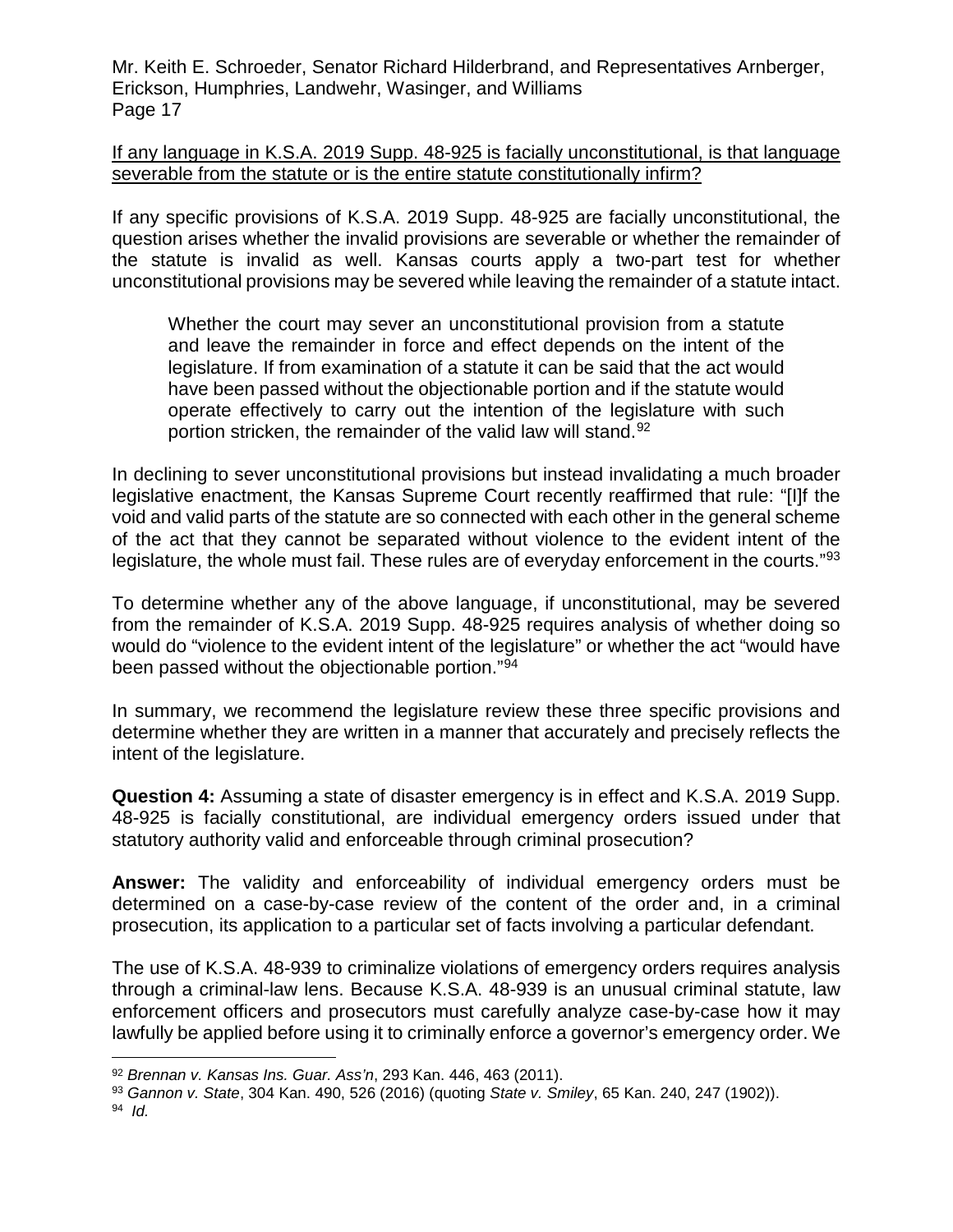will first provide background on criminal-law principles that inform our analysis and then will set forth a recommended framework for any prosecutors considering bringing criminal charges under authority of K.S.A. 48-939.

## Background on criminal statutes

In Kansas, "criminal statutes are generally strictly construed against the State, [although] this principle is subordinate to the rule that judicial interpretation must be reasonable and sensible to effectuate the legislative design and the true intent of the law."[95](#page-17-0) The general rule is "that all crimes are established by legislative act."<sup>96</sup> The Kansas Criminal Code provides that "[n]o conduct constitutes a crime against the state of Kansas unless it is made criminal in this code or in another statute of this state."<sup>[97](#page-17-2)</sup> Likewise, "[i]t is also the rule in this state that a criminal statute will not be extended by courts to embrace acts or conduct not clearly included within its prohibitions.["98](#page-17-3) A person commits a violation of K.S.A. 48-939 by committing a "knowing and willful violation of any provision of … a lawful order … issued under … a proclamation declaring a state of disaster emergency under K.S.A. 48-924." We first examine the peculiarities of the statute and then discuss each of the requirements for its violation.

Since it was enacted 45 years ago, K.S.A. 48-939 rarely has been used. We have located no appellate or reported district court cases interpreting K.S.A. 48-939 and only two prior attorney general opinions that mention the statute, but without any analysis or interpretation.[99](#page-17-4) Our inquiries discovered only six convictions and two additional arrests not resulting in conviction since the statute took effect July 1, 1975.<sup>100</sup> During the current COVID-19 pandemic, public reports indicate criminal charges have been threatened against a Junction City church<sup>[101](#page-17-6)</sup> and were filed but later dismissed against a McPherson barber.[102](#page-17-7)

To secure a conviction under K.S.A. 48-939, a prosecutor must prove beyond a reasonable doubt that a person acted knowingly and willfully in violation of an emergency order.[103](#page-17-8) Under the Kansas Criminal Code, "[a] person acts 'knowingly' or 'with knowledge' with respect to the nature of such person's conduct or to circumstances

<span id="page-17-0"></span> <sup>95</sup> *State v. Barlow*, 303 Kan. 804, 813 (2016) (citations omitted).

<span id="page-17-1"></span><sup>96</sup> *State v. Sexton*, 232 Kan. 539, 542 (1983).

<span id="page-17-2"></span><sup>97</sup> K.S.A. 2019 Supp. 21-5103(a).

<span id="page-17-3"></span><sup>98</sup> *Id*. at 543 (citing *State v. Doyen*, 224 Kan. 482, 488 (1978)).

<span id="page-17-4"></span><sup>99</sup> *See* Attorney General Opinion Nos. 81-193 and 95-75.

<span id="page-17-5"></span><sup>100</sup> In response to our request, the Kansas Bureau of Investigation identified two convictions in 2019 (both in Sheridan County), one in 2018 (Sheridan County), and three in 2016 (two in Lyon County and one in Ness County). It also identified two arrests but no convictions in 2018 in Marion County, both involving violations of a burning ban ordered by the governor under KEMA.

<span id="page-17-6"></span><sup>101</sup> *First Baptist Church v. Kelly*, 2020 WL 1910021, at \*2 (Kan. April 18, 2020).

<span id="page-17-8"></span><span id="page-17-7"></span><sup>&</sup>lt;sup>102</sup> Chance Swaim and Johnathan Shorman, Kansas AG questions Governor's authority after charges dropped against barber, *Wichita Eagle*, May 11, 2020, *available at* https://www.kansas.com/news/coronavirus/article242647601.html (last accessed May 18, 2020). <sup>103</sup> K.S.A. 2019 Supp. 21-5202.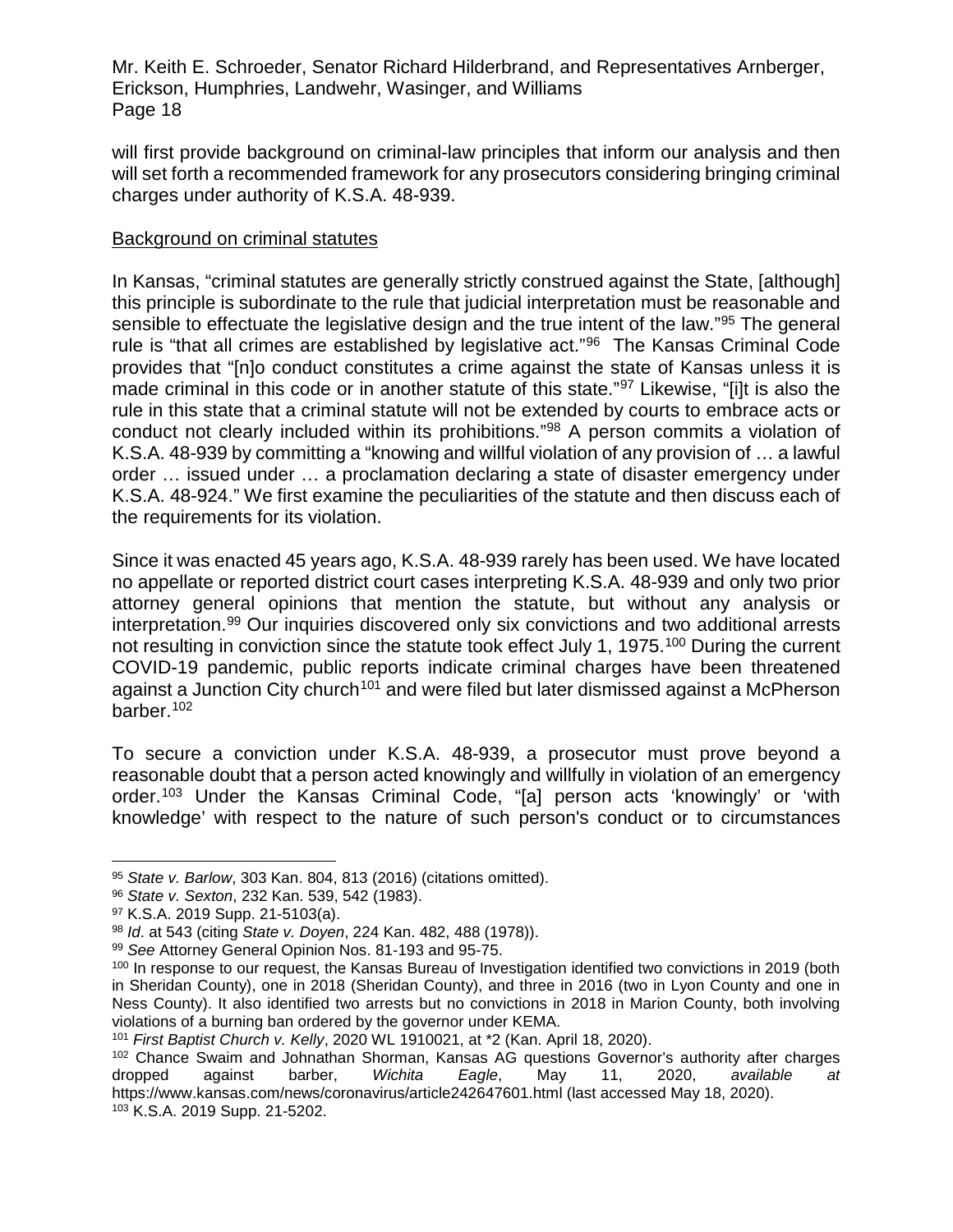surrounding such person's conduct when such person is aware of the nature of such person's conduct or that the circumstances exist."[104](#page-18-0) This is a familiar standard to prosecutors. Because of the unusual structure and workings of K.S.A. 48-939, however, a prosecutor must first ensure that he or she understands the contours of the order's prohibitions before bringing a charge under that statute.

Unlike most criminal statutes, K.S.A. 48-939 does not itself set forth the conduct that constitutes a crime, and not all conduct of a defendant that must be proven by the state is described within that statute.<sup>[105](#page-18-1)</sup> Rather, K.S.A. 48-939 criminalizes conduct that is defined by *separate* instruments — emergency orders of the governor — and essentially incorporates those emergency orders by reference into the criminal statute itself. While rare, Kansas does have other criminal statutes that penalize conduct defined in separate instruments, but K.S.A. 48-939 differs from even those few other statutes in one important regard: only K.S.A. 48-939 requires, by its plain terms, that the separate instrument setting forth the prohibited conduct itself be "lawful."<sup>[106](#page-18-2)</sup> This textual difference cannot be overlooked. "It is presumed that the legislature understood the meaning of the words it used and intended to use them."[107](#page-18-3) The legislature's unusual action of expressly limiting the application of K.S.A. 48-939 to violations of "lawful" emergency orders without doing the same in other criminal statutes that operate in a similar manner may reasonably be explained by the fact that the separate instruments referenced in other statutes were created by judicial process<sup>[108](#page-18-4)</sup> or regulatory processes<sup>[109](#page-18-5)</sup> that by law incorporate principles of due process such as notice and an opportunity to be heard.<sup>[110](#page-18-6)</sup> In contrast, a governor's emergency order circumvents all ordinary procedures for exercising legislative or administrative power — it is, after all, an *emergency* order — and arguably has undergone

<span id="page-18-0"></span> <sup>104</sup> K.S.A. 2019 Supp. 21-5202(i).

<span id="page-18-1"></span><sup>105</sup> Most criminal statutes are self-contained. For example, K.S.A. 2019 Supp. 21-5402(a)(1) sets forth fully and completely the conduct constituting one of the state's most serious crimes, premeditated murder in the first degree, as "the killing of a human being committed … [i]ntentionally, and with premeditation." At trial, "each of the following claims must be proved: (1) The defendant intentionally killed [insert name]. (2) The killing was done with premeditation. (3) This act occurred on or about the  $\qquad \qquad$  day of  $\qquad \qquad$ , in

\_\_\_\_\_\_\_ County, Kansas." *See* Pattern Instructions Kansas Criminal 54.110 (4th ed.) (Sept. 2019 update). Definitions of the terms "intentional" and "premeditation" found at PIK 4th 54.150 typically also would be included with this instruction.

<span id="page-18-2"></span><sup>106</sup> *Compare* K.S.A. 48-939 (criminalizing violations of "lawful" orders) *with*, *e.g.*, K.S.A. 2019 Supp. 21- 5924 (violation of a protective order), K.S.A. 2019 Supp. 21-6423 (violation of a consumer protection order), K.S.A. 2019 Supp. 44-719(c) (criminalizing violations of certain Department of Labor regulations), and K.S.A. 2019 Supp. 17-12a508(a) (criminalizing violations of certain securities regulations) (each containing no express requirement that judicial order or regulation that is violated be "lawful").

<span id="page-18-3"></span><sup>107</sup> *State v. Robinson*, 261 Kan. 865, 875 (1997) (quoting *Bank of Kansas v. Davison*, 253 Kan. 780, 788 (1993)).

<span id="page-18-4"></span><sup>108</sup> *See*, *e.g.*, K.S.A. 2019 Supp. 21-5924 (criminalizing violation of a civil protective order) *and* K.S.A. 21- 6423 (criminalizing violation of a civil consumer protection order).

<span id="page-18-5"></span><sup>109</sup> *See*, *e.g.*, K.S.A. 2019 Supp. 44-719(c) (criminalizing violation of certain provisions of employment security act and regulations) and K.S.A. 2019 Supp. 17-12a508(a) (criminalizing violation of certain securities rules or orders).

<span id="page-18-6"></span><sup>110</sup> The Due Process clause of the Fourteenth Amendment generally requires at a minimum that the government afford persons notice and an opportunity to be heard before depriving them of a protected liberty or property interest. *State v. Hurley*, 303 Kan. 575, 582 (2016).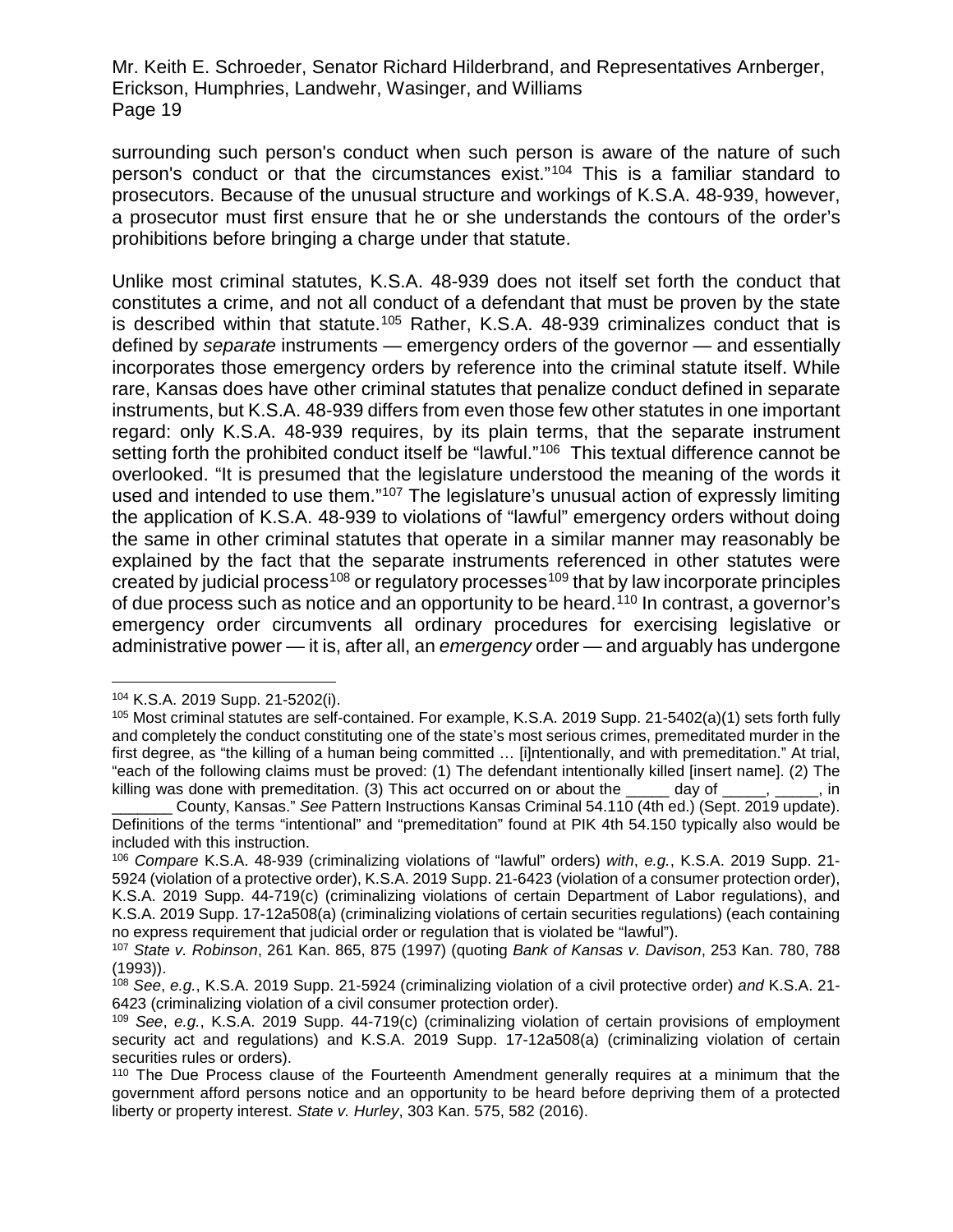no process<sup>[111](#page-19-0)</sup> that ordinarily is due before the government criminalizes the conduct of its citizens. Because emergency orders are not subject before issuance to the ordinary processes of deliberative governance, the lawfulness of the order cannot as readily be presupposed but is reasonably subject to question. In light of the rare requirement that only willful and knowing violations of provisions of "lawful" emergency orders be punished criminally,[112](#page-19-1) prosecutors considering bringing charges under authority of K.S.A. 48-939 should specifically analyze the lawfulness of any individual order before bringing charges.[113](#page-19-2)

Bearing the above in mind, we offer the following framework to aid prosecutors in that case-by-case analysis to assist, as requested, in "avoid[ing] any unlawful arrests or convictions stemming from the disputed nature and authority of the Governor's Executive Orders."[114](#page-19-3)

<span id="page-19-0"></span> <sup>111</sup> The Kansas Constitution, for example, ordinarily requires that laws, including those that require or prohibit certain conduct of citizens under pain of criminal conviction, be adopted by both houses of the Legislature upon public vote of a quorum and be presented to the governor *See* Kan. Const. art. 2, §§ 10, 13, 14(a). But those procedures are bypassed by K.S.A. 48-939, which leaves entirely to the governor to define prohibited criminal conduct through the issuance of an emergency order that is never reviewed or voted upon by the legislature.

<span id="page-19-1"></span><sup>&</sup>lt;sup>112</sup> The only other statutes we have located that expressly criminalize a "lawful" external instrument have significant limitations. K.S.A. 8-1503 (misdemeanor to willfully refuse to comply with "lawful order" of police officer or fireman") has been applied by courts only in strictly limited manners, *see State v. Greene*, 5 Kan. App. 2d 698 (1981), and K.S.A. 31-150a(a) (misdemeanor to violate any "lawful order" of the state fire marshal) applies only to regulations that have undergone a legally required process and scrutiny before issuance.

<span id="page-19-3"></span><span id="page-19-2"></span><sup>113</sup> *See* Kansas Rule of Professional Conduct 3.8(a) (prosecutor shall refrain from prosecuting a charge that the prosecutor knows is not supported by probable cause); *State v. Abbott*, 277 Kan. 161, 164 (2004) ("probable cause is the reasonable belief that a specific crime has been committed and that the defendant committed the crime"). At a minimum, prosecutors must be prepared to rebut a defendant's challenge to an order's lawfulness. A close analogy may be drawn to involuntary manslaughter as defined by K.S.A. 21- 5405(a)(4), which prohibits "the killing of a human being committed … during the commission of a lawful act in an unlawful manner." The Pattern Instructions Kansas Criminal for that crime provide the state "must ... *prove*[] ... [t]he killing was done ... during the commission of a *lawful* act." PIK 54.180 (4<sup>th</sup> ed.) (emphasis added), and the Kansas Supreme Court has recognized that in that manslaughter statute whether an act was "lawful" is a fact question for the jury that must be proven by evidence. *State v. Gregory*, 218 Kan. 180, 184-86 (1975). Although the statute requires the act be "lawful," and the PIK states that juries are typically instructed accordingly, in practice the lawfulness of the act usually is presented by the State only after a defendant has raised the issue. There is some case law suggesting that other statutes requiring by their terms that a separate instrument be "lawful" the state may bear the initial burden of proving an order's lawfulness as part of its case-in-chief. *See, e.g., Greene*, 5 Kan. App. 2d at 704-05 (narrowly construing the meaning of "lawful order" of a police officer or fireman in K.S.A. 8-1503); *State v. Anthony*, 798 A.2d 1099, 1101-02 (Me. 1983) (finding that state failed to prove lawfulness of order, necessary to convict for "defiance of a lawful order"); *People v. Leonard*, 62 N.E. 2d 831, 836 (N.Y. Ct. App. 1984); *Scriber v. State*, 86 A.3d 1260 (Md. Ct. App. 2014) (considering "lawful order or direction of a police officer"). <sup>114</sup> Schroeder letter at p. 5.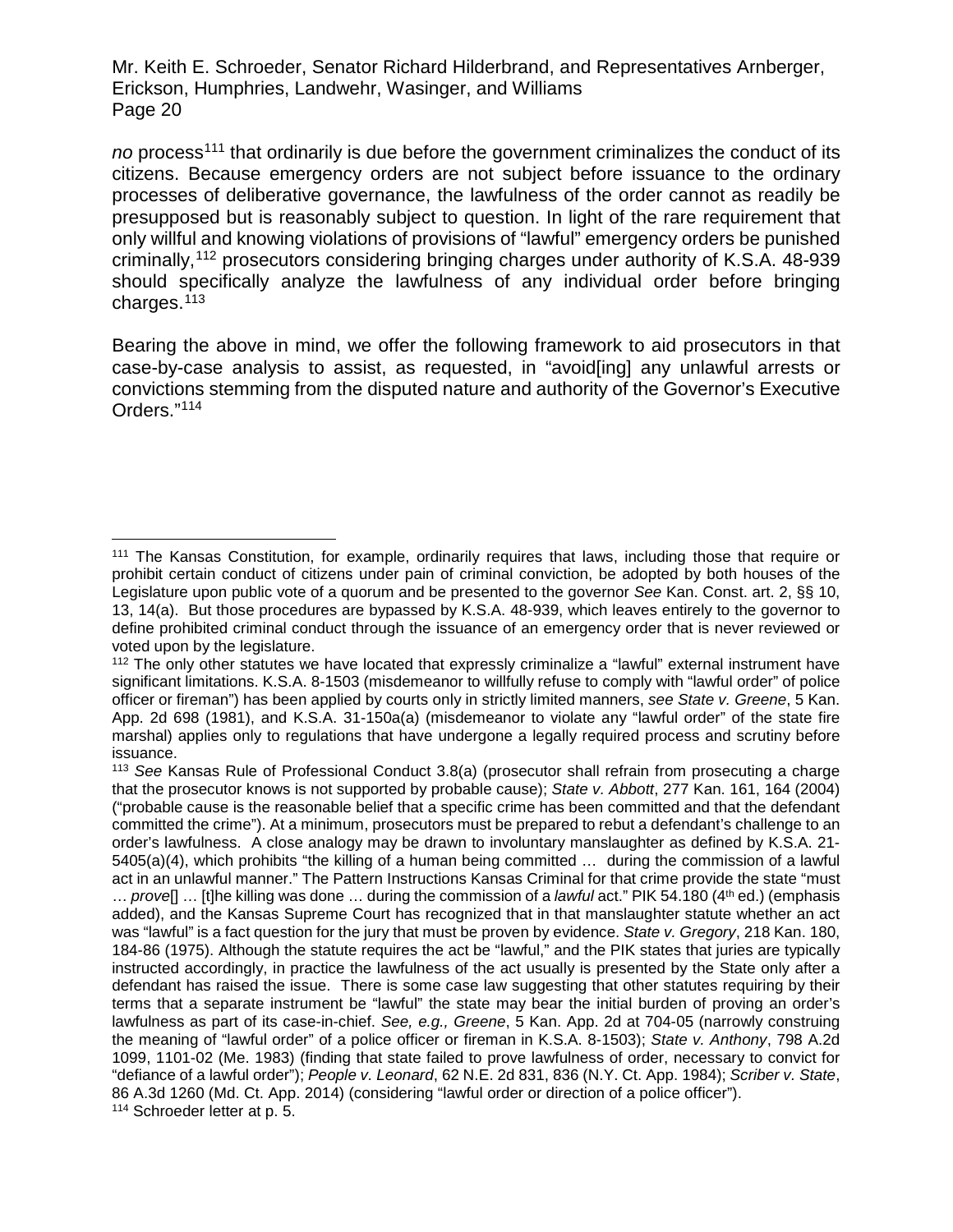#### Recommended framework for evaluating "lawfulness" of an emergency order<sup>[115](#page-20-0)</sup>

In the COVID-19 state of disaster emergency, the number and complexity of emergency orders has been unprecedented; as a result, in any enforcement action under K.S.A. 48- 939 law enforcement and prosecutors must take great care to ensure they can properly identify what conduct constitutes a crime and what elements must be proven.

Given the unusual nature of K.S.A. 48-939, we recommend that before commencing any criminal enforcement action under authority of K.S.A. 48-939, prosecutors conduct a specific analysis of the lawfulness of the order they propose to act upon.<sup>[116](#page-20-1)</sup> K.S.A. 48-939 has three elements: (1) "the knowing and willful violation of (2) any provision of a lawful order … (3) issued under … a proclamation declaring a state of disaster emergency under K.S.A. 48-924." To be "lawful" within the meaning of K.S.A. 48-939, an emergency order, in addition to ordinary requirements that would attach to the filing of criminal charges, should satisfy at least the following five inquiries:

*1. Was a state of disaster emergency in effect at the time of the conduct alleged to violate an emergency order?*

An emergency order issued outside a state of disaster emergency properly in effect pursuant to K.S.A. 48-924 is not lawful. The status of any state of disaster emergency since March 12, 2020, is discussed above in Questions 1 and 2. A prosecutor should become satisfied a proper state of disaster emergency was in effect at the time of the alleged violation of an emergency order before bringing charges under authority of K.S.A. 48-939.

A prosecutor also should analyze case-by-case whether the state of disaster emergency has at least *some* articulable factual basis as applied to the local jurisdiction where the conduct giving rise to criminal enforcement under K.S.A. 48-939 occurs. To illustrate the point with a hypothetical example, it is questionable whether a Missouri River flood in Doniphan County could form the basis for proclaiming a statewide state of disaster emergency that would enable criminal charges under K.S.A. 48-939 for violating an emergency order applied in Morton County.

The existence, geographic scope, and duration of a state of disaster emergency<sup>[117](#page-20-2)</sup> are predicated on findings of facts such as whether a disaster "has occurred," is "imminent,"

<span id="page-20-0"></span><sup>&</sup>lt;sup>115</sup> The issues presented here are intended to illustrate some of the novel analysis that would attach to a prosecution under K.S.A. 48-939 and not to be an exhaustive list of issues a prosecutor must consider in filing criminal charges under that statute.

<span id="page-20-1"></span><sup>116</sup> This recommended analysis is intended to address specific issues present in K.S.A. 48-939 and would be in addition to any other analysis law enforcement or prosecutors ordinarily would conduct before effecting a criminal enforcement action.

<span id="page-20-2"></span><sup>117</sup> Under K.S.A. 48-924, a state of disaster emergency must be connected to a "disaster," K.S.A. 48-924(a) and (b)(1), as defined in K.S.A. 48-904(d) as "the occurrence or imminent threat of widespread or severe damage, injury or loss of life or property resulting from any natural or manmade cause, including, but not limited to, fire, flood, earthquake, wind, storm, epidemics, contagious or infectious disease, air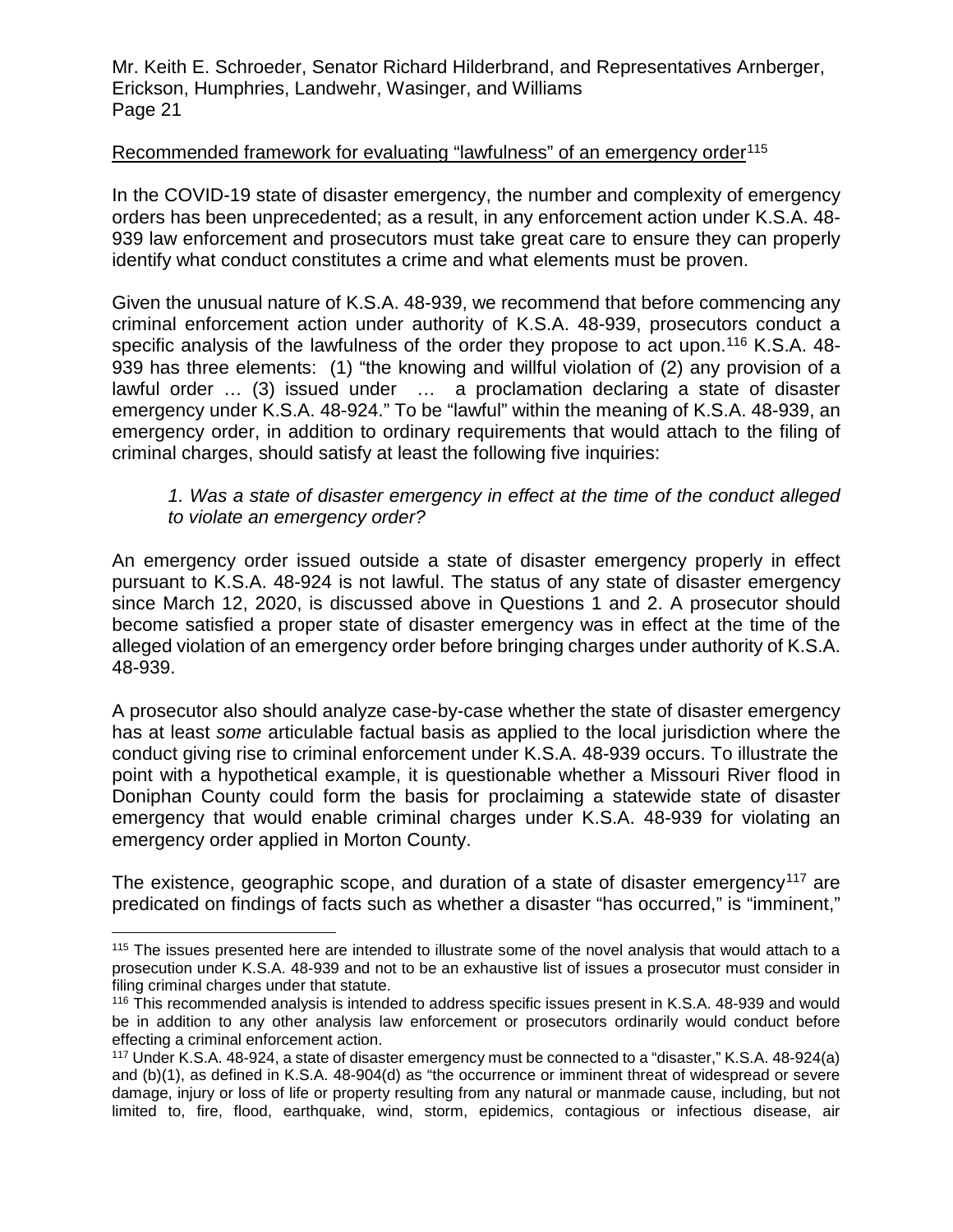"has passed," or "emergency conditions no longer exist" in the "area or areas threatened or affected." The statute directs the governor to "find[]" those facts.<sup>[118](#page-21-0)</sup> The governor's discretion in that regard is vast, and local authorities, including prosecutors, may not second-guess the decision of the governor to declare a state of disaster emergency under K.S.A. 48-924. But in an extreme case, even involving emergency powers, discretion can be abused,<sup>[119](#page-21-1)</sup> so a prosecutor responsible for filing criminal charges under authority of K.S.A. 48-939 should include this inquiry in the analysis.

## *2. Was the emergency order properly published as required by statute and by principles of due process?*

An order issued but not properly published is not lawful for purposes of criminal prosecution.[120](#page-21-2) Principles of due process require that a criminal defendant have notice of what conduct is prohibited before being prosecuted for engaging in that conduct, and that principle generally requires publication before statutes or regulations can become effective, and service before judicial or administrative orders may be enforced.<sup>[121](#page-21-3)</sup> Although the issue of when an emergency order may become legally effective may be subject to debate, we recently recommended that no *criminal* enforcement of executive orders be undertaken until *after* the order is published by the Secretary of State in the Kansas Register.<sup>[122](#page-21-4)</sup> That approach will provide the same notice that ordinarily is provided

 $\overline{a}$ contamination, blight, drought, infestation, explosion, riot, terrorism or hostile military or paramilitary action." The statute contemplates that a state of disaster emergency be confined to "the area or areas threatened or affected by the disaster." K.S.A. 48-924(b)(6). The statute authorizes and directs the governor to determine whether, K.S.A. 48-924(b)(1), and where, K.S.A. 48-924(b)(6) (proclamation must contain "the area or areas threatened or affected by the disaster"), a disaster exists, and the statute also requires the state of disaster emergency continue only until "the threat or danger of disaster has passed, or the disaster has been dealt with to the extent that the emergency conditions no longer exist." K.S.A. 48-924(b)(3). If the requisite conditions no longer exist, then the governor "shall terminate the state of disaster emergency." K.S.A. 48-924(b)(3).

<span id="page-21-0"></span><sup>118</sup> K.S.A.  $48-924(b)(1)$  and  $(b)(3)$ .

<span id="page-21-1"></span><sup>119</sup> *Nat'l Tax-Limitation Com. v. Schwarzenegger*, 8 Cal. Rptr. 3d 4 (Ct. App. 2003) (unpublished).

<span id="page-21-2"></span><sup>&</sup>lt;sup>120</sup> The Kansas Constitution provides that statutes may take effect only when "published as provided by law." Kan. Const. Art. 2, § 19. Governors have traditionally filed each executive order with the secretary of state — a practice analogous to how acts of the legislature are caused to be published so they may satisfy the constitutional requirement for publication. *See also* K.S.A. 75-430(a)(2) (providing for publication in the Kansas Register of "all executive orders and directives of the governor" filed with the Secretary of State).

<span id="page-21-3"></span><sup>121</sup> The due process requirement for notice is particularly important in the criminal law, *see*, *e.g*., *Johnson v. United States*, 135 S. Ct. 2551, 2557 (2015), because due process demands that persons subject to the law must have "an opportunity … to avoid the consequences of the law." *Lambert v. California*, 355 U.S. 225, 229 (1957). Since orders of the governor have the "effect of law," *see* K.S.A. 2019 Supp. 48-925, and violations of the orders may give rise to criminal penalties, *see* K.S.A. 48-939, this elementary principle attaches to these executive orders. *See also Alexander v. Adjutant General's Office*, 18 Kan. App. 2d 649 (1993) (an executive order that has force of law "occupies the same position as a statute and may be interpreted" in like manner).

<span id="page-21-4"></span><sup>122</sup> Memorandum to Kansas Prosecutors and Law Enforcement re: State and Local Law Enforcement Duties and Authorities under Emergency Powers Invoked in Connection with COVID-19 Response (March 24, 2020) at 8, available at [https://ag.ks.gov/docs/default-source/publications/ag-memo-to-kansas-law](https://ag.ks.gov/docs/default-source/publications/ag-memo-to-kansas-law-enforcement-and-prosecutors.pdf?sfvrsn=1979ac1a_4)[enforcement-and-prosecutors.pdf?sfvrsn=1979ac1a\\_4.](https://ag.ks.gov/docs/default-source/publications/ag-memo-to-kansas-law-enforcement-and-prosecutors.pdf?sfvrsn=1979ac1a_4) This memorandum explained provisions of emergency powers statutes but did not address issues of constitutionality. *See id*. fn. 2.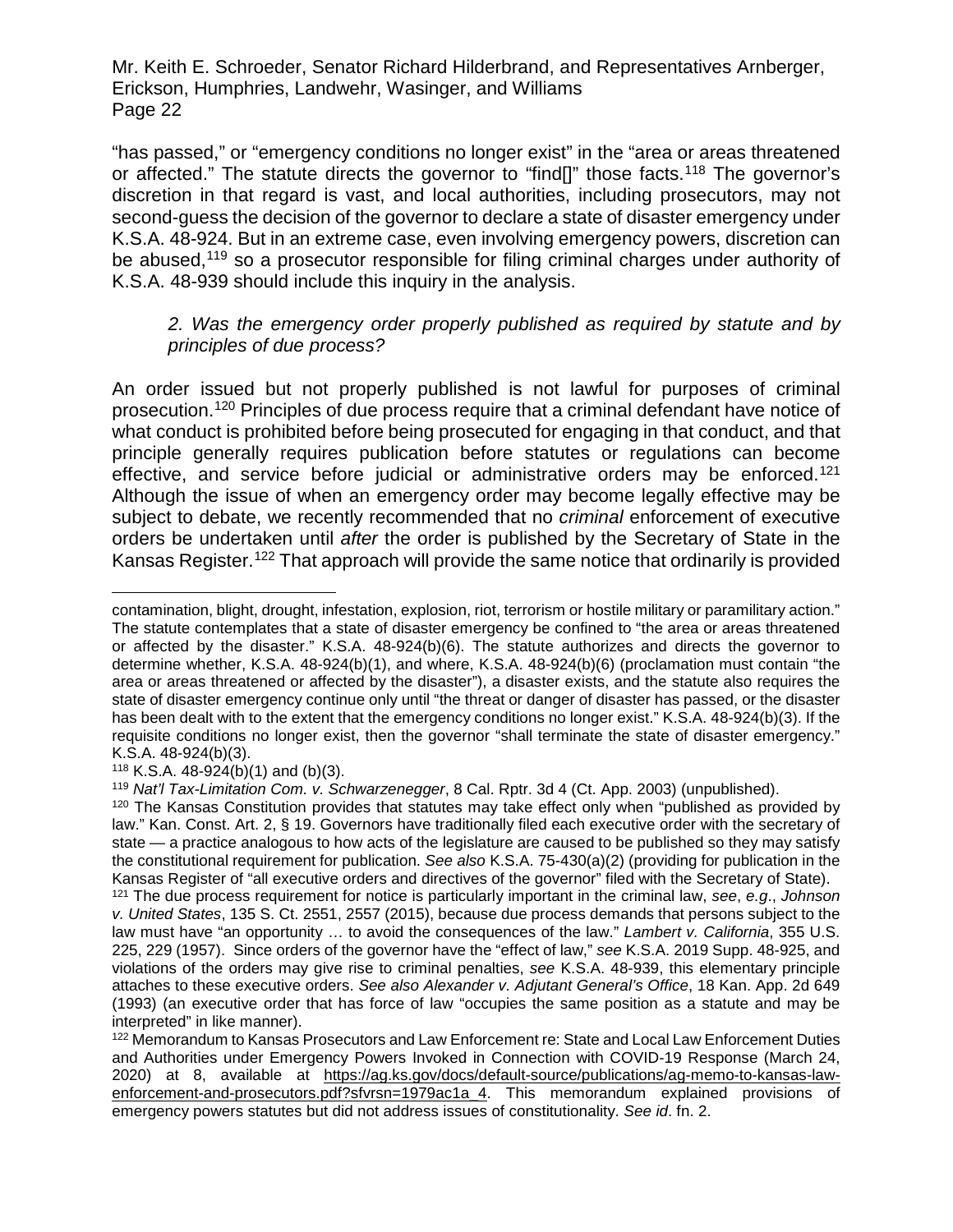with acts of the legislature that affect constitutionally protected life, liberty, or property interests.[123](#page-22-0)

In addition, K.S.A. 2019 Supp. 48-925 by its terms requires specific distribution of proclamations declaring a state of disaster emergency. "[E]ach such proclamation shall be filed promptly with the division of emergency management, the office of the secretary of state *and each city clerk or county clerk, as the case may be, in the area to which such proclamation applies*."[124](#page-22-1) In the case of the March 12, 2020, and April 30, 2020, state of disaster emergency proclamations that apply statewide, the statute by its plain terms requires those proclamations be "filed" with every county and city clerk in Kansas — more than 700 in total.<sup>[125](#page-22-2)</sup> Before filing criminal charges under authority of K.S.A. 48-939 in any local jurisdiction, a prosecutor should confirm the requisite state of disaster emergency proclamation was on file with the appropriate county clerk and any city clerk where the violative conduct is alleged to have occurred.

### *3. Does the plain text of K.S.A. 2019 Supp. 48-925 grant authority for the particular emergency order at issue?*

An emergency order that exceeds the authority of its authorizing statute is not lawful. K.S.A. 2019 Supp. 48-925 delegates authority to the governor to issue emergency orders under the KEMA that have the "force and effect of law,"[126](#page-22-3) and emergency orders draw their authority from that statute. Therefore, the authority for any particular emergency order must be found in K.S.A. 2019 Supp. 48-925 or the order cannot be "lawful."[127](#page-22-4) Analyzing whether a particular emergency order falls within its statutory authority is similar to analyzing whether a regulation issued by an administrative agency is authorized by statute.<sup>[128](#page-22-5)</sup> Just as "[r]ules or regulations of an administrative agency, to be valid, must be

<span id="page-22-0"></span><sup>&</sup>lt;sup>123</sup> The Kansas Constitution provides that statutes may take effect only when "published as provided by law." Kan. Const. art. 2, § 19. *See also* K.S.A. 75-430(a)(2) (providing for publication in the Kansas Register of "all executive orders and directives of the governor" filed with the Secretary of State). The Kansas Register is available at [https://kssos.org/pubs/pubs\\_Kansas\\_register.asp.](https://kssos.org/pubs/pubs_Kansas_register.asp) K.S.A. 48-924(b)(6) requires that "[e]ach such proclamation shall be disseminated promptly by means calculated to bring its contents to the attention of the general public and, unless the circumstances attendant upon the disaster prevent the same, each such proclamation shall be filed promptly with the division of emergency management, the office of the secretary of state and each city clerk or county clerk, as the case may be, in the area to which such proclamation applies."

<span id="page-22-1"></span><sup>124</sup> K.S.A. 48-924(b)(6) (emphasis added).

<span id="page-22-2"></span><sup>125</sup> Kansas has 105 counties and more than 600 cities.

<span id="page-22-3"></span><sup>126</sup> We confine our analysis here to the bases for emergency orders enumerated in K.S.A. 2019 Supp. 48- 925(c)(1) through (c)(11). As discussed in Question 3 above, K.S.A. 2019 Supp. 48-925(b) contains a much broader delegation of authority, but because that delegation of authority contains no standards or guidelines for its use and on its face is essentially unlimited we think it is unconstitutional.

<span id="page-22-4"></span> $127$  As discussed in Question 3 above, the plain language of K.S.A.48-925(b) may on its face authorize emergency orders that go beyond the powers enumerated in K.S.A. 2019 Supp. 48-925(c). But that would present serious questions about the constitutionality of the statute. Therefore, we will assume here that the proper analysis is confined to the powers enumerated in subsection (c).

<span id="page-22-5"></span> $128$  We recognize the governor has separate constitutional and common law executive authority upon which she may draw. Our analysis in this opinion is limited to the application of K.S.A. 48-924 and K.S.A. 2019 Supp. 48-925.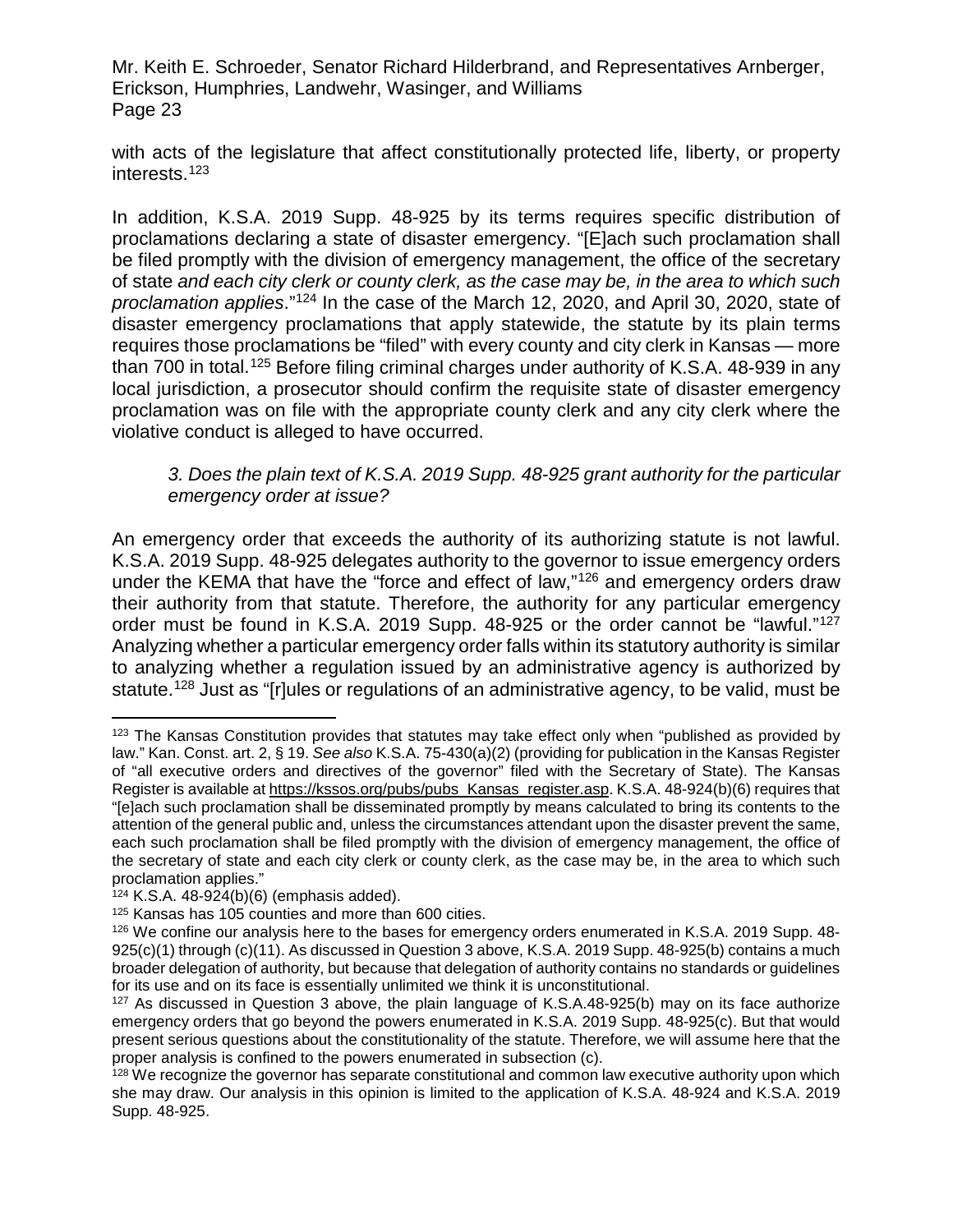within the statutory authority conferred upon the agency,"<sup>[129](#page-23-0)</sup> so too with emergency orders authorized by K.S.A. 2019 Supp. 48-925. "[R]ules or regulations that go beyond the authority authorized, which violate the statute, or are inconsistent with the statutory power of the agency, have been found void."[130](#page-23-1)

But there is a critical procedural difference between analyzing whether a rule or regulation exceeds statutory authority and whether an emergency order does: by law, the legality of a rule or regulation has been examined and approved *before* it is published,[131](#page-23-2) but emergency orders are published without any requirement for review and approval of their legality. A prosecutor, therefore, before commencing enforcement under authority of K.S.A. 48-939 should carefully analyze whether the particular emergency order is authorized by K.S.A. 48-925(c).

K.S.A. 2019 Supp. 48-925(c)(1) through (c)(10) enumerate specific powers the governor may exercise under authority of that statute. It is well established that the starting point for interpreting statutes is "the plain language of the statute, giving common words their ordinary meaning. If the plain language of a statute is unambiguous, we do not speculate as to the legislative intent behind it and will not read into the statute something not readily found in it."[132](#page-23-3)

In analyzing whether any particular emergency order is within the authority granted by the statute, it is necessary to find plain language in the statute granting that authority. Since the COVID-19 state of disaster emergency was proclaimed March 12, 2020, and through the date of this opinion, the governor has issued 31 executive orders related to the pandemic under authority of K.S.A. 48-924 and K.S.A. 2019 Supp. 48-925.<sup>[133](#page-23-4)</sup> By their terms, these orders do not specify the statutory subsection or subsections from which they draw authority but only generally invoke "authority granted … by K.S.A. 48-924 and K.S.A. 2019 Supp. 48-925." Therefore, in determining whether each order is "lawful" it is necessary for a prosecutor to search the statute and make a determination whether it is authorized by the plain language of any statutory provision. The statutory authority for some of these orders may not be readily apparent in the specific statutory language of subsections (c)(1) through (10).

For example, Executive Order 20-05 orders "all Kansas utility providers not under the jurisdiction of the Kansas Corporation Commission temporarily [to] suspend the practice of disconnecting service to Kansas citizens for non-payment"[134](#page-23-5) and Executive Order 20- 06 "direct[s] and order[s] all financial institutions operating in Kansas to temporarily suspend the initiation of any mortgage foreclosure efforts or judicial proceedings and any

<span id="page-23-0"></span> <sup>129</sup> *Malone Oil Co. v. Dep't of Health & Env't*, 234 Kan. 1066, 1068 (1984).

<span id="page-23-1"></span><sup>130</sup> *Id.*

<span id="page-23-2"></span><sup>131</sup> K.S.A. 77-420.

<span id="page-23-3"></span><sup>132</sup> *Univ. of Kansas Hosp. Auth. v. Bd. of Cty. Comm'rs of Unified Gov't of Wyandotte Cty./Kansas City*, 301 Kan. 993, 998-99 (2015) (citations and internal quotation marks omitted).

<span id="page-23-4"></span><sup>133</sup> *See* Executive Orders 20-03 (dated March 16, 2020) through 20-34 (dated May 19, 2020).

<span id="page-23-5"></span><sup>134</sup> Executive Order 20-05 (dated March 17, 2020).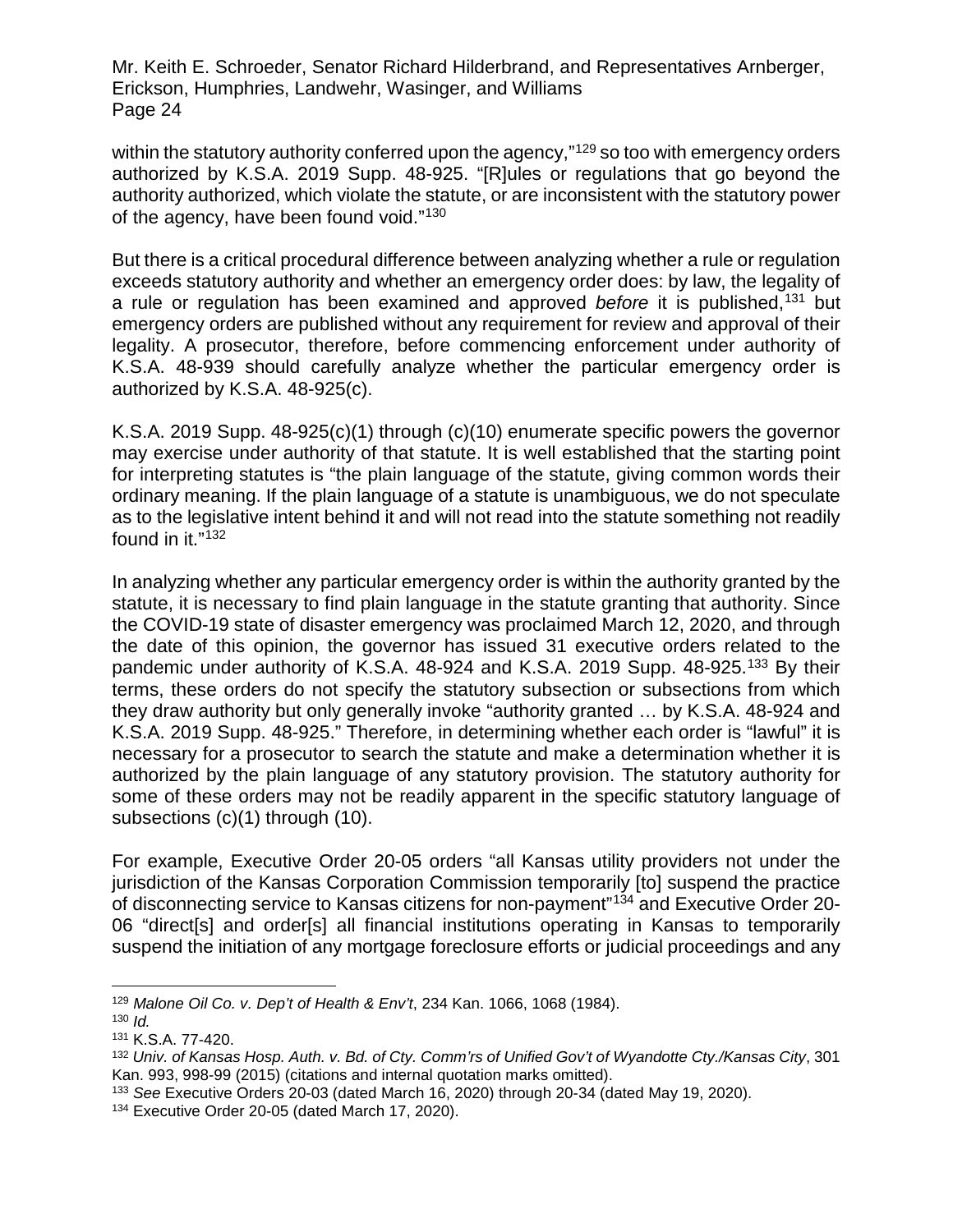commercial or residential eviction efforts or judicial proceedings."[135](#page-24-0) But no enumerated power granted by K.S.A. 2019 Supp. 48-925(c)(1) through (c)(10) can reasonably be construed as plainly authorizing those actions.[136](#page-24-1) Executive Order 20-08 presents a different issue. That order appears*, inter alia*, to suspend several statutes, rules and regulations governing telemedicine,<sup>[137](#page-24-2)</sup> and K.S.A. 2019 Supp.  $48-925(c)(1)$  does specifically authorize suspending statutes, rules and regulations. But the authority granted by subsection (c)(1) is restricted by its plain language; it does *not* authorize suspension of *any* statute, rule or regulation, but only of provisions of (a) a *regulatory* statute that (b) "prescrib[es] the procedures for conduct of state business" and even then only (c) "if strict compliance with the provisions of such statute … would prevent, hinder or delay in any way necessary action in coping with the disaster."[138](#page-24-3) For purposes of determining whether violations of Executive Order 20-08 may be prosecuted as a violation of K.S.A. 48-939, therefore, a prosecuting attorney must make a determination whether the statutory language authorizes the suspension in that order.

Even if none of the specifically enumerated authorities set forth in subsection (c)(1) through (10) applies, an emergency order might be said to draw statutory authority from the broad language in K.S.A. 2019 Supp.  $48-925(c)(11)$ .<sup>139</sup> But even that subsection has *some* limits apparent from its plain language, which authorizes exercise of only those functions, powers and duties that are "necessary to promote and secure the safety and protection of the civilian population." For some of the emergency orders issued during the COVID-19 emergency, it is at least questionable whether they are "necessary" to "promote and secure the safety and protection" of persons.[140](#page-24-5) Also, the various provisions of K.S.A. 2019 Supp. 48-925 must be read in harmony.<sup>[141](#page-24-6)</sup> An order would be suspect if it is in conflict with other provisions of the statute or other legal authority. For example, Executive Order 20-27 states as its purpose to "safely allow for the sale and consumption of unconsumed alcoholic liquor through takeout or curb-side delivery during this COVID-19 pandemic."[142](#page-24-7) It accomplishes that purpose by suspending certain statutory provisions that restrict the carry-out sale of certain alcoholic beverages<sup>[143](#page-24-8)</sup> and then creating new

<span id="page-24-0"></span> <sup>135</sup>Executive Order 20-06 (dated March 17, 2020). Executive Order 20-10 (dated March 24, 2020) rescinded Executive Order 20-06 and replaced it with modified provisions addressing the same subject matter.

<span id="page-24-1"></span><sup>136</sup> *See Oakland State Bank v. Bolin*, 141 Kan. 126 (1935); *Langworthy v. Kadel*, 141 Kan. 250 (1935).

<span id="page-24-2"></span><sup>137</sup> *See* Executive Order 20-08 (dated March 20, 2020) at para. 1.

<span id="page-24-3"></span><sup>138</sup> K.S.A. 2019 Supp. 48-925(c)(1).

<span id="page-24-4"></span><sup>139</sup> *But see* Question 3 above, discussing concern about the facial validity of K.S.A. 2019 Supp. 48- 925(c)(11).

<span id="page-24-5"></span><sup>140</sup> *See*, *e.g.*, Executive Order 20-20 (dated April 9, 2020) (altering rules for notaries public); Executive Order 20-05 (dated March 17, 2020) (prohibiting disconnection of utility and internet services); Executive Order 20-27 (dated April 22, 2020) (permitting restaurants to serve alcoholic beverages for carry-out consumption).

<span id="page-24-6"></span><sup>141</sup> *Northern Natural Gas Co. v. ONEOK Field Services Co.*, 296 Kan. 906, 925-30 (2013) (construing statute to determine which of three subsections of K.S.A. 55-1210 most specifically addressed the situation before the court).

<span id="page-24-7"></span><sup>142</sup> Executive Order 20-27 (dated April 22, 2020) at p. 2.

<span id="page-24-8"></span><sup>143</sup> *Id. at* p. 2, paragraph 1. Notably, K.S.A. 2019 Supp. 48-925(c)(1) authorizes the governor to suspend certain statutes, but it is not certain this suspension satisfies the three-part test in that statute as described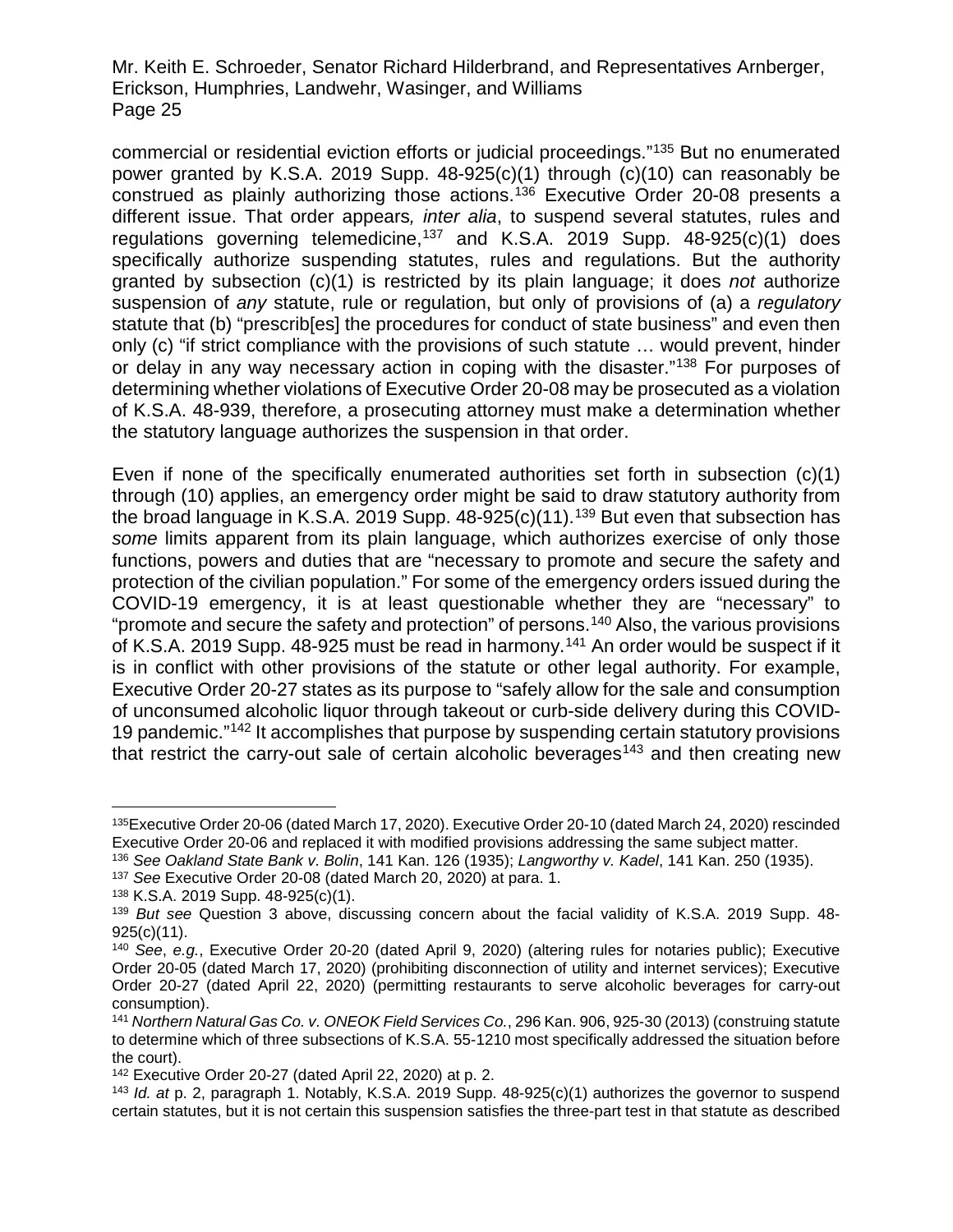restrictions governing those carry-outs.<sup>[144](#page-25-0)</sup> The apparent authority for this order is K.S.A. 2019 Supp. 48-925(c)(11), since it does not readily fit within any of the 10 specifically enumerated powers. Yet, one of those enumerated powers — K.S.A. 2019 Supp. 48-  $925(c)(8)$  — expressly authorizes just the opposite: the governor may "suspend or limit the sale, dispensing or transportation of alcoholic beverages." It is questionable whether a general provision of law like K.S.A. 2019 Supp. 48-925(c)(11) can authorize actions that appear directly contrary to what a specific provision contemplates.[145](#page-25-1) Similarly, the executive orders restricting foreclosures<sup>[146](#page-25-2)</sup> are in tension with decisions of the Kansas Supreme Court during the Great Depression that specifically invalidated an attempt by the legislature to delegate to the governor power to extend a moratorium on foreclosures.[147](#page-25-3) 

## *4. Is the emergency order unconstitutionally vague in violation of due process?*

For criminal enforcement purposes, an emergency order is not lawful if it is unconstitutionally vague. Kansas courts use a two-prong inquiry to determine whether a statute is unconstitutionally vague in violation of the Due Process Clause of the Fourteenth Amendment.

First, the ordinance must give adequate notice to those tasked with following it. More specifically, the ordinance must convey sufficient definite warning and fair notice as to the prohibited conduct in light of common understanding and practice. We have recognized that an ordinance that requires or forbids the doing of an act in terms so vague that persons of common intelligence must necessarily guess at its meaning and differ as to its application is violative of due process. But on the other hand, Kansas has long held that an ordinance is not unconstitutionally vague if it employs words commonly used, previously judicially defined, or having a settled meaning in law.

In the second prong of our inquiry, we require that an ordinance's terms must be precise enough to adequately protect against arbitrary and discriminatory action by those tasked with enforcing it. We acknowledge that a law is invalid if it violates either prong. However, the more important aspect of the vagueness doctrine is not actual notice but the other principal element of the doctrine — the requirement that a legislature establish

 $\overline{a}$ 

above. Thus, it is likely this Executive Order draws authority at least in part from the catchall provision, K.S.A. 2019 Supp. 48-925(c)(11).

<span id="page-25-0"></span><sup>144</sup> The new restrictions are established by paragraph 2 of Executive Order 20-27 (dated April 22, 2020) at p. 2.

<span id="page-25-1"></span><sup>&</sup>lt;sup>145</sup> "It is a general rule of statutory interpretation that, when both a general statute and a specific statute govern the same topic, the specific statute controls.'" *Kelly*, 460 P.3d at 839 (quoting *Merryfield v. Sullivan*, 301 Kan. 397, 398 (2015)). *See also Northern Natural Gas Co.*, 296 Kan. at 925-30.

<span id="page-25-2"></span><sup>146</sup> Executive Order 20-06 (dated March 17, 2020) replaced by Executive Order 20-10 (dated March 23, 2020).

<span id="page-25-3"></span><sup>147</sup> *See Oakland State Bank v. Bolin*, 141 Kan. 126 (1935); *Langworthy v. Kadel*, 141 Kan. 250 (1935).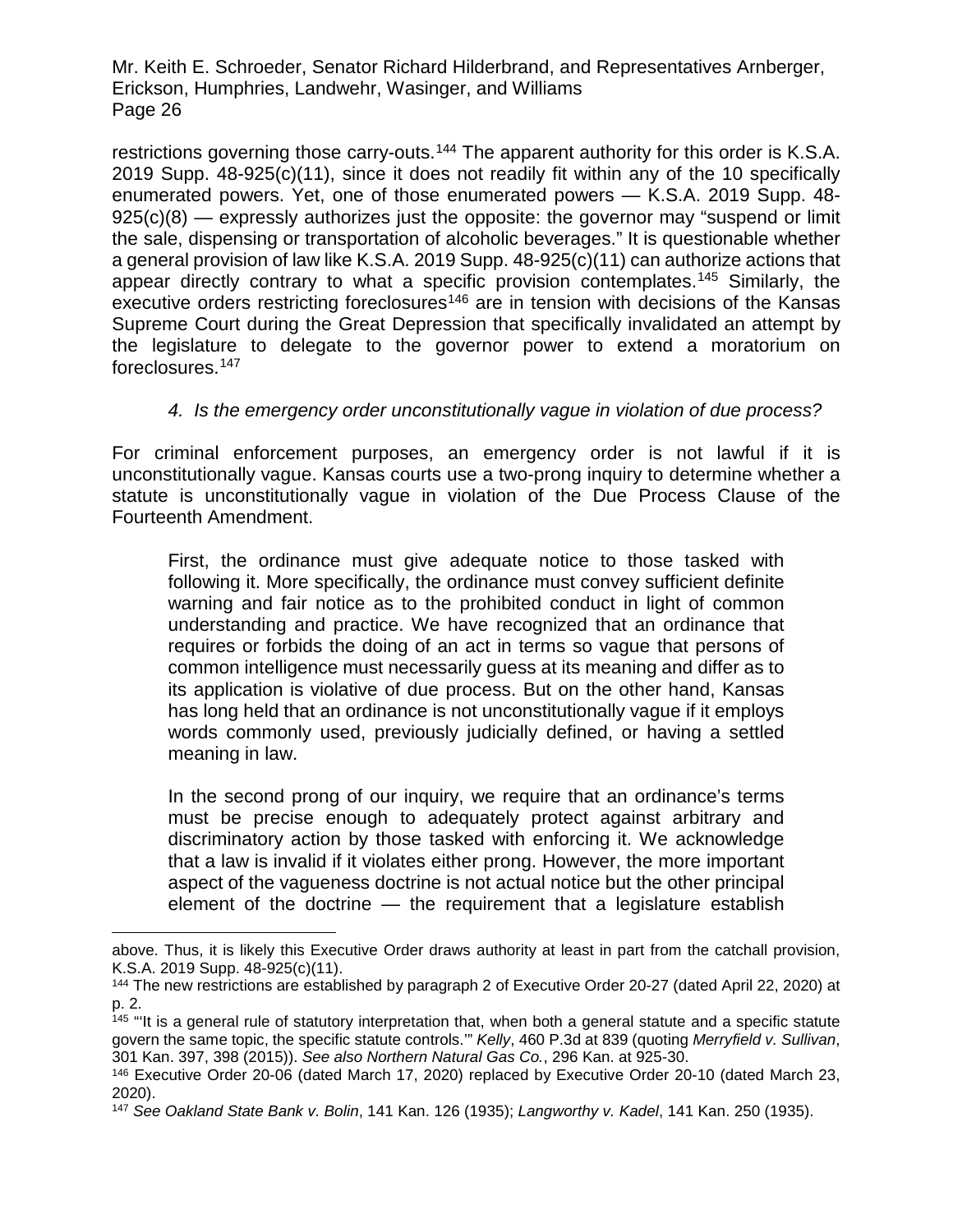minimal guidelines to govern law enforcement. And in analyzing this second prong for vagueness, we are further mindful that the standards of certainty in an ordinance punishing criminal offenses are higher than in those depending primarily upon civil sanctions for enforcement.<sup>[148](#page-26-0)</sup>

A prosecutor considering criminal enforcement under K.S.A. 48-939 should carefully determine whether the emergency order at issue satisfies both prongs of the vagueness inquiry: Does the emergency order give fair notice as to the prohibited conduct, and are its terms precise enough to adequately protect against arbitrary and discriminatory enforcement? If an emergency order fails either prong, then criminal enforcement is constitutionally impermissible. In making that determination, a prosecutor should bear in mind several characteristics of emergency orders issued since the March 12, 2020, proclamation of a state of disaster emergency related to the COVID-19 pandemic.

First, many of these orders, particularly the various versions of stay-home orders and the orders restricting mass gatherings, underwent multiple updates and replacements since a state of disaster emergency first was proclaimed on March 12. In many instances, subsequent orders by their terms required that they be "read in conjunction with previous executive orders responding to the COVID-19 pandemic" or that provisions in a new order supersede "any contrary or less restrictive language" in prior orders without more precisely specifying which provisions were superseded and which remained in effect.<sup>[149](#page-26-1)</sup>

<span id="page-26-0"></span> <sup>148</sup> *City of Lincoln Ctr. v. Farmway Co-Op, Inc*., 298 Kan. 540, 545-46 (2013) (internal citations, quotation marks and punctuation omitted).

<span id="page-26-1"></span><sup>&</sup>lt;sup>149</sup> To illustrate, consider the progression of the principal orders that have restricted the mobility of Kansans since a state of disaster emergency was proclaimed March 12, 2020 the mass-gathering orders and the stay-home orders. Executive Order 20-04 was the first to restrict mass gatherings. *See* Executive Order 20-04 (dated March 17, 2020). It was modified by reference in Executive Order 20-07, the order closing schools, which provided that "[a]ny contrary or less restrictive language in EO 20-04 is superseded by this order," without specifying which provisions of the prior order might be superseded. *See* Executive Order 20-07 (dated March 17, 2020). Executive Order 20-14 then rescinded Executive Order 20-04 and replaced it with a more-restrictive mass gathering restriction that enumerated 27 types of gatherings exempt from the limitation but defined no terms used in those exemptions. *See* Executive Order 20-14 (dated March 24, 2020). Executive Order 20-15 soon followed, establishing the Kansas Essential Functions Framework (KEFF) that set forth in general terms various categories of activities that would be exempt from local governments' stay-home orders. *See* Executive Order 20-15 (dated March 24, 2020). Soon thereafter Executive Order 20-16 established a statewide stay-home order that directed "all individuals within the state of Kansas … to stay in their homes or residences unless performing an essential activity," and proceeded to set forth various essential activities including those identified in the KEFF. To determine whether one could leave one's home for a particular activity, the enumeration of essential activities set forth in Executive Order 20-16 had to be "read in conjunction with previous executive orders responding to the COVID-19 pandemic" because "[a]ny contrary provision in previous executive orders, including Executive Order 20- 15 … is superseded by this order." *See* Executive Order 20-16 (March 28, 2020). Days later, Executive Order 20-18 "rescinded and replaced" Executive Order 20-14 and established still more-restrictive mass gathering requirements; the new order required that it "be read in conjunction with previous executive orders responding to the COVID-19 pandemic" and that "[a]ny less restrictive provision in previous executive orders is superseded by this order" but gave no further indication of which provisions of prior orders survived, which were superseded, and which might operate in conjunction with provisions in the new executive order. *See* Executive Order 20-18 (dated April 7, 2020). Executive Order 20-24 then extended Executive Order 20-16 "in its entirety" through May 3, 2020, *see* Executive Order 20-24 (dated April 16,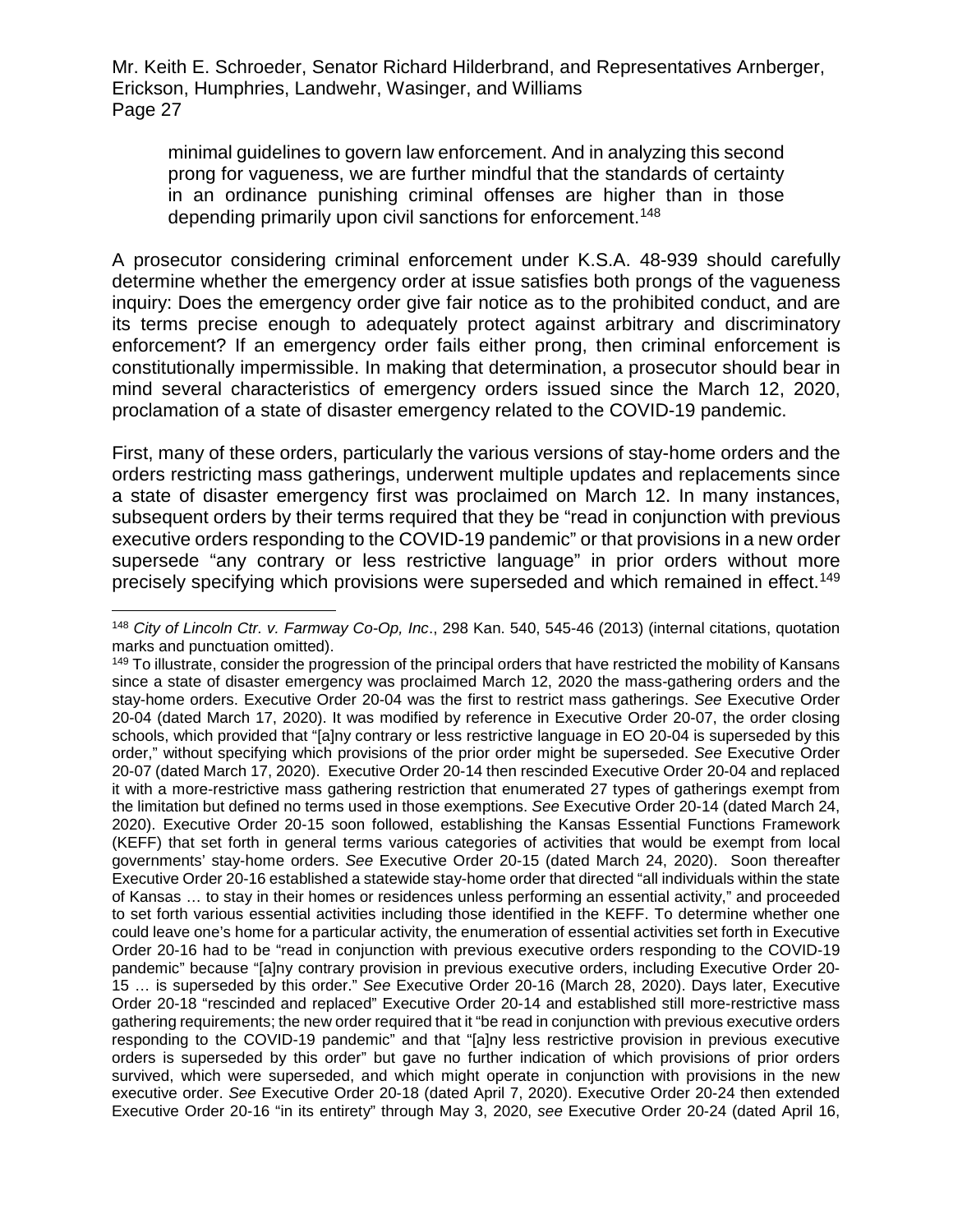As a result, there are significant practical difficulties in determining which provisions of which of these orders were in effect and which had been suspended or superseded at any given point in time.

Second, material terms used in the various stay-home and mass-gathering orders are undefined and may be less precise than terms ordinarily used in criminal statutes, thus rendering difficult a determination of what conduct is subject to the order and what is exempt. Even a term as fundamental as "mass gathering" has been redefined and means something materially different in more recent orders than it did in earlier orders.<sup>[150](#page-27-0)</sup> Consider, for example, the broad exemptions to restrictions on citizens' mobility set forth in the Kansas Essential Functions Framework, which throughout most of the COVID-19 emergency has been a key determinant of the purposes for which a person could lawfully leave home or gather with others.<sup>[151](#page-27-1)</sup> Exempt from those restrictions were purposes such as providing cable access network services, distributing electricity, conducting elections, and exploration and extraction of fuels, all of which were undefined. Recognizing this imprecision, a mechanism was established by which a business uncertain whether it performed an essential function and thus was exempt from the stay-home provision could

 $\overline{a}$ 2020), and the next day Executive Order 20-25 rescinded the most-recent previous mass-gatherings order, Executive Order 20-18, and replaced it with new restrictions on mass gatherings that also were to be "read in conjunction with previous executive orders responding to the COVID-19 pandemic—including Executive Order 20-16" and again providing that "[a]ny less restrictive provision in previous executive orders is superseded by this order," without further specifying what might constitute a "less restrictive provision." *See* Executive Order 20-25 (dated April 17, 2020). The state of disaster emergency then expired on May 1, and all existing order thus became null and void by operation of law. For that reason, executive order 20-28 reissued by reference some, but not all, previous executive orders, although the stay-home order (Executive Order 20-16) and the most recent mass gatherings orders (Executive Orders 20-16 and 20-24) were extended only through May 3. *See* Executive Order 20-28 (dated April 30, 2020). Executive Order 20-29 provided that the prior stay-home and mass-gathering orders (Executive Orders 20-16, 20-24 and 20-25) were "no longer in effect" after May 3, replacing them with new restrictions on mass gatherings and businesses, education, activities and venues, while still requiring that the requirements of the new order "be read in conjunction with other executive orders responding to the COVID-19 pandemic that are still in effect and supersedes any contrary provisions of previous orders." *See* Executive Order 20-29 (dated April 30, 2020). Executive Order 20-31 rescinds and replaces Executive Order 20-29 but also requires the provisions of Executive Order 20-31, including mobility restrictions, be "read in conjunction with other executive orders responding to the COVID-19 pandemic that are still in effect and supersedes any contrary provisions of previous orders." *See* Executive Order 20-31 (dated May 14, 2020). Five days after Executive Order 20-31 was issued, it was rescinded and replaced by Executive Order 20-34, which states it also should be read in conjunction with prior orders "that are still in effect and supersedes any contrary provisions of previous orders." *See* Executive Order 20-34 (dated May 19, 2020).

<span id="page-27-0"></span><sup>150</sup> *Compare* Executive Orders 20-18 and 20-25 (defining "mass gathering" as "any planned or spontaneous, public or private event or convening that will bring together or is likely to bring together more than 10 people in a confined or enclosed space at the same time") *with* Executive Orders 20-29 and 20-31 (defining "mass gathering" as "instances in which individuals are in one location and are unable to maintain a 6-foot distance between individuals … with only infrequent or incidental moments of closer proximity"). *See also* Executive Order 20-34 (increasing mass-gathering limit to 15 individuals but otherwise maintaining revised definition of "mass gathering").

<span id="page-27-1"></span><sup>151</sup> *See* Executive Order 20-15, Executive Order 20-16, Executive Order 20-24, and Executive Order 20- 29. Other executive orders regarding mass gatherings include a list of exempt activities or facilities that were apparently considered essential by the governor. *See* EO 20-04; 20-14; 20-18.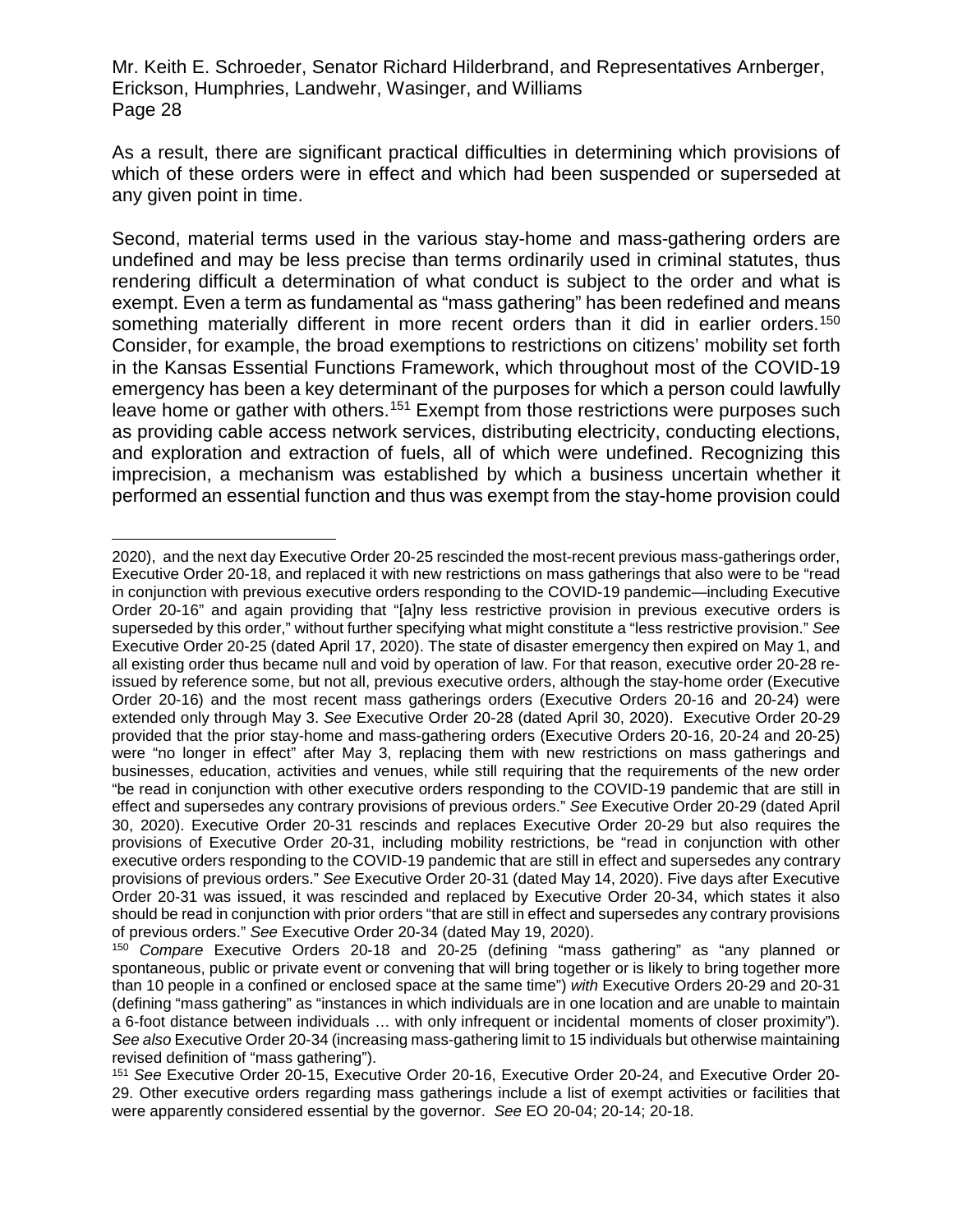contact a government official for an individualized determination,<sup>[152](#page-28-0)</sup> a procedure quite unusual in determining who may be subject to criminal liability under a statute and that may lend itself to arbitrary or discriminatory enforcement. Similar issues arising from a lack of definition persist. Thus, prosecutors considering criminal enforcement of these orders under authority of K.S.A. 48-939 should carefully consider whether both prongs of the vagueness analysis are satisfied.

### *5. Does the emergency order impermissibly burden constitutional or statutory rights?*

An emergency order is not lawful if it impermissibly infringes on federal or state constitutional rights or on applicable statutory rights. As one federal court recently expressed the principle, "There is no pandemic exception to the Constitution of the United States."<sup>[153](#page-28-1)</sup> While governments generally are afforded significant latitude to respond to emergencies,<sup>[154](#page-28-2)</sup> constitutional and statutory rights are not suspended and emergency restrictions may not impermissibly burden fundamental rights nor may they be applied or enforced unevenly or unfairly.<sup>[155](#page-28-3)</sup> Thus, even during an emergency—perhaps particularly then—prosecutors should carefully determine whether applying a particular emergency order to a particular defendant by means of criminal prosecution under K.S.A. 48-939 would violate the defendant's constitutional or statutory rights. Neither benevolent intentions by the government, nor public fear and discontent during an emergency, nor public support for a government action can save an unconstitutional governmental intrusion on the rights of citizens.[156](#page-28-4)

The current COVID-19 response has required unprecedented use of emergency powers under K.S.A. 48-924 and K.S.A. 2019 Supp. 48-925. Never before have *all* Kansans been subject for an extended time to such intrusive restrictions ordered by their government. Under various emergency orders, it became a crime for Kansans to leave home without government approval, to gather more than 10 people at a time except for government-

<span id="page-28-0"></span> <sup>152</sup> *See* Executive Order 20-16 paragraph 9(b). The Kansas Division of Emergency Management issued guidance seeking to clarify Executive Order 20-16. *See* EO 20-16 -1 Guidance – Essential Activities and Essential Functions; EO 20-16-2 Guidance Clarifying that Restaurants and Bars May Not Reopen for Dine-In Service, *available at* https://governor.kansas.gov/essential–functions-guidance/ (last accessed May 12, 2020).

<span id="page-28-1"></span><sup>153</sup> *Berean Baptist Church v. Cooper*, No. 4:20-CV-81D (E.D.N.C. May 16, 2020).

<span id="page-28-2"></span><sup>154</sup> *See*, *e.g.*, *Jacobson v. Massachusetts*, 197 U.S. 11 (1905) (upholding mandatory vaccination requirements).

<span id="page-28-3"></span><sup>155</sup> *See First Baptist Church*, 2020 WL 1910021 (granting temporary restraining order to prevent enforcement of governor's emergency order found likely to unconstitutionally burden free exercise of religion).

<span id="page-28-4"></span><sup>156</sup> Well-intended or popular emergency actions taken during times of crisis have produced some of liberty's great historical errors. *See, e.g.*, *Korematsu v. United States*, 323 U.S. 214 (1944) (upholding presidential executive order during World War II requiring Japanese-Americans to move into relocation camps), *Youngstown Sheet & Tube Co. v. Sawyer*, 43 U.S. 579 (1952) (reversing presidential executive order during Korean War directing Secretary of Commerce to seize and operate steel mills), *Hamdan v. Rumsfeld*, 548 U.S. 557 (2006) (invalidating military commission procedure used in connection with detention of alleged terror suspect).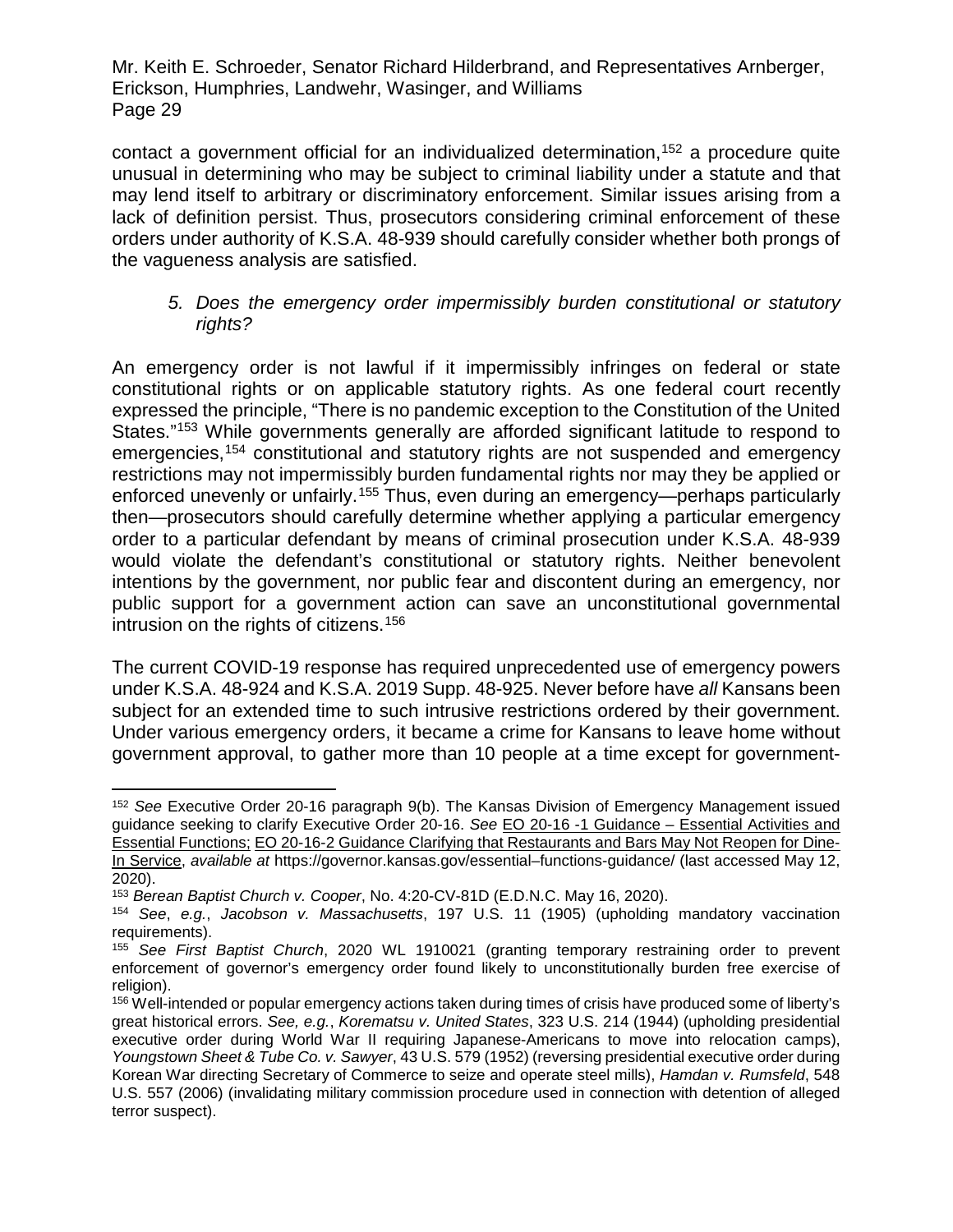approved purposes, or to operate businesses or organizations without government approval. Quite obviously, these sorts of restrictions burdened fundamental rights — such as religion,<sup>[157](#page-29-0)</sup> assembly,<sup>[158](#page-29-1)</sup> and movement<sup>[159](#page-29-2)</sup> — that are constitutionally protected.

In general, the United States Constitution "specially protects those fundamental rights and liberties which are, objectively, deeply rooted in this Nation's history and tradition."<sup>[160](#page-29-3)</sup> State actions that "impinge on [fundamental] personal rights protected by the [U.S.] Constitution" are "subjected to strict scrutiny" as to their validity.<sup>[161](#page-29-4)</sup> The strict scrutiny test typically is described as follows: "[T]the Government must demonstrate that it is the least restrictive means to achieve a compelling governmental interest."<sup>[162](#page-29-5)</sup> State constitutional or statutory limits<sup>[163](#page-29-6)</sup> also may apply to constrain the use of emergency orders.

To date nationwide, legal challenges to emergency orders have alleged unlawful infringement on religious rights, free speech rights, and assembly rights, among others. Courts have struck down some orders as unconstitutional<sup>[164](#page-29-7)</sup> and upheld others.<sup>[165](#page-29-8)</sup> In Kansas, the only constitutional challenge to date of a governor's emergency order succeeded<sup>[166](#page-29-9)</sup> as did a constitutional challenge to a local order.<sup>[167](#page-29-10)</sup>

Before filing charges under authority of K.S.A. 48-939, prosecutors should carefully determine the appropriate level of scrutiny that would adhere and analyze the application of the particular order accordingly.

#### **Conclusion**

For the reasons set forth above, we conclude that several unique legal hurdles exist in any criminal prosecution for violation of an executive order under authority of K.S.A. 48-

<span id="page-29-0"></span> <sup>157</sup> *Church of the Lukumi Babalu Aye, Inc. v. City of Hialeah*, 508 U.S. 520, 531 (1993) (strict scrutiny applies to burdens on religion unless neutral and generally applicable).

<span id="page-29-1"></span><sup>158</sup> *Nat'l Ass'n for Advancement of Colored People v. State of Ala. ex rel. Patterson*, 357 U.S. 449, 460-62 (1958).

<span id="page-29-2"></span><sup>159</sup> *Shapiro v. Thompson*, 394 U.S. 618 (1969) (recognizing fundamental right to travel).

<span id="page-29-3"></span><sup>160</sup> *Washington v. Glucksberg*, 521 U.S. 702, 720 (1997) (citations and quotation marks omitted).

<span id="page-29-4"></span><sup>161</sup> *City of Cleburne, Tex. v. Cleburne Living Ctr*., 473 U.S. 432, 440 (1985).

<span id="page-29-5"></span><sup>162</sup> *Burwell v. Hobby Lobby Stores, Inc*., 573 U.S. 682, 749 (2014) (Kennedy, J., concurring) (citation and quotation marks omitted).

<span id="page-29-6"></span><sup>163</sup> *See* Memorandum from Attorney General Derek Schmidt to Kansas Prosecutors and Law Enforcement (Addendum 1), April 8, 2020, available at https://ag.ks.gov/docs/default-source/documents/addendum-1 to-law-enforcement-duties-and-authorities-memo.pdf?sfvrsn=7a60ac1a\_2 (last accessed May 6, 2020).

<span id="page-29-7"></span><sup>164</sup> *Berean Baptist Church*, No. 4:20-CV-81D (finding likelihood of success on the merits and granting a temporary restraining order); *Maryville Baptist Church, Inc. v. Beshear*, No. 20-5427, slip op. at 10 (6th Cir. May 2, 2020) (enjoining state from enforcing orders prohibiting drive-in church service); *Tabernacle Baptist Church, Inc. of Nicholsville, Ky. v. Beshear*, No. 3:20-CV-00033-GFVT, slip op. at 12 (E.D. Ky. May 8, 2020) (granting statewide temporary restraining order enjoining the state from enforcing the prohibition on mass gatherings with respect to in-person religious services).

<span id="page-29-8"></span><sup>165</sup> *See, e.g*., *Friends of Danny DeVito v. Wolf*, No. 68 MM 2020, 2020 WL 1847100 (Pa. Apr. 13, 2020).

<span id="page-29-9"></span><sup>166</sup> *See First Baptist Church*, 2020 WL 1910021 (TRO entered April 18, 2020, emergency order withdrawn).

<span id="page-29-10"></span><sup>167</sup> *Taylor v. Allen*, No. 2:20-CV-2238-HLT-ADM (D. Kan. filed May 10, 2020) (local order withdrawn).